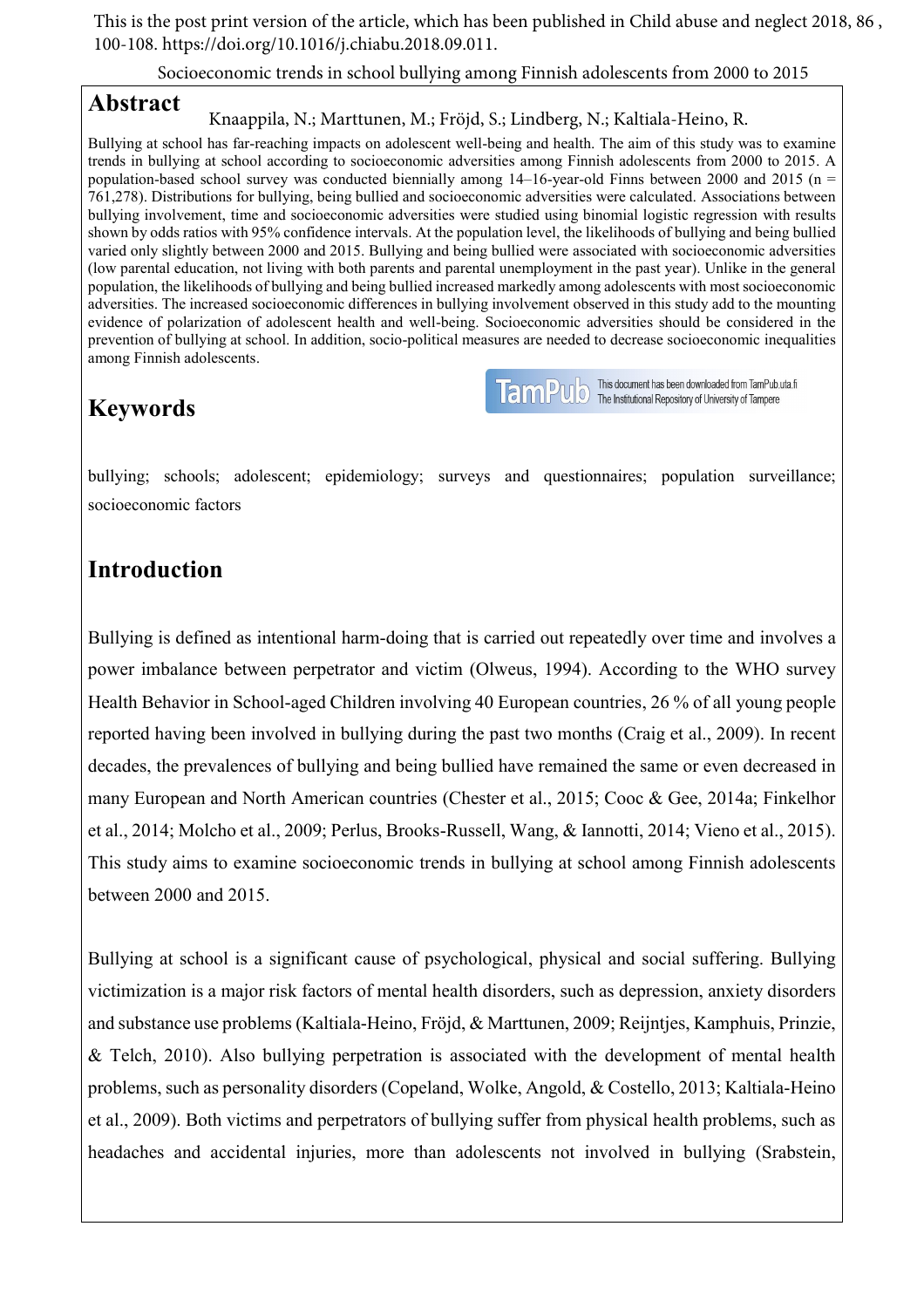McCarter, Shao, & Huang, 2006). In addition, bullying perpetration also predicts criminality later in adolescence (Barker, Arseneault, Brendgen, Fontaine, & Maughan, 2008).

Some risk factors for bullying have been identified in the scientific literature. Boys are more often involved than girls in bullying both as perpetrators (de Oliveira et al., 2016; D. E. Jansen, Veenstra, Ormel, Verhulst, & Reijneveld, 2011; Vieno et al., 2015) and victims (Aho, Gren-Landell, & Svedin, 2016; Cooc & Gee, 2014b; de Oliveira et al., 2015; Pernille Due et al., 2009; Hong et al., 2016; Menrath et al., 2015; Nordhagen, Nielsen, Stigum, & Kohler, 2005; Vieno et al., 2015). Age and developmental stage are associated with the means of bullying: physical bullying is most often seen among young children, whereas verbal bullying becomes more common along with the development of verbal skills. As social skills improve and socialization proceeds, the more subtle indirect forms of bullying become dominant. (Bjorkqvist, Österman, & Kaukiainen, 1992.)

In addition to sex and age, socioeconomic status (SES) has been examined as a risk factor for bullying involvement. SES is an aggregate concept comprising resource-based (such as material and social resources) and prestige-based (individual's rank or status) indicators of socioeconomic position, which can be measured at both individual, household, and neighborhood levels (Krieger, Williams, & Moss, 1997). It can be assessed through individual measures, such as education, income, or occupation (Galobardes, Shaw, Lawlor, Lynch, & Davey Smith, 2006; Galobardes, Shaw, Lawlor, Lynch, & Davey Smith, 2006), but also through composite measures that provide an overall index of socioeconomic level. Of the SES indicators, low parental education has been associated with bullying perpetration and victimization in several studies (de Oliveira et al., 2015; D. E. Jansen et al., 2011; Jansen et al., 2012; Nordhagen et al., 2005). Living with both parents, on the other hand, has been observed to protect adolescents against bullying involvement (Aho et al., 2016; Jablonska & Lindberg, 2007; Nordhagen et al., 2005), whereas living in a single-parent family or a blended family have been observed to be risk factors for bullying involvement (Jablonska & Lindberg, 2007; Nordhagen et al., 2005). In addition, parental unemployment has been associated with bullying victimization (Delfabbro et al., 2006). However, not all studies observed the association between SES and bullying involvement, and the scientific evidence is stronger on the association between SES and bullying victimization than SES and bullying perpetration (Tippett & Wolke, 2014). The results vary according to how SES is measured, and there is no consensus over whether single SES indicators or an overall index of SES is associated with bullying involvement.

Socioeconomic disparities have increased in many countries around the world in recent decades (Keraudren & Rizzo, 2010; Rotko, Aho, Mustonen, & Linnanmäki, 2007). The Nordic countries,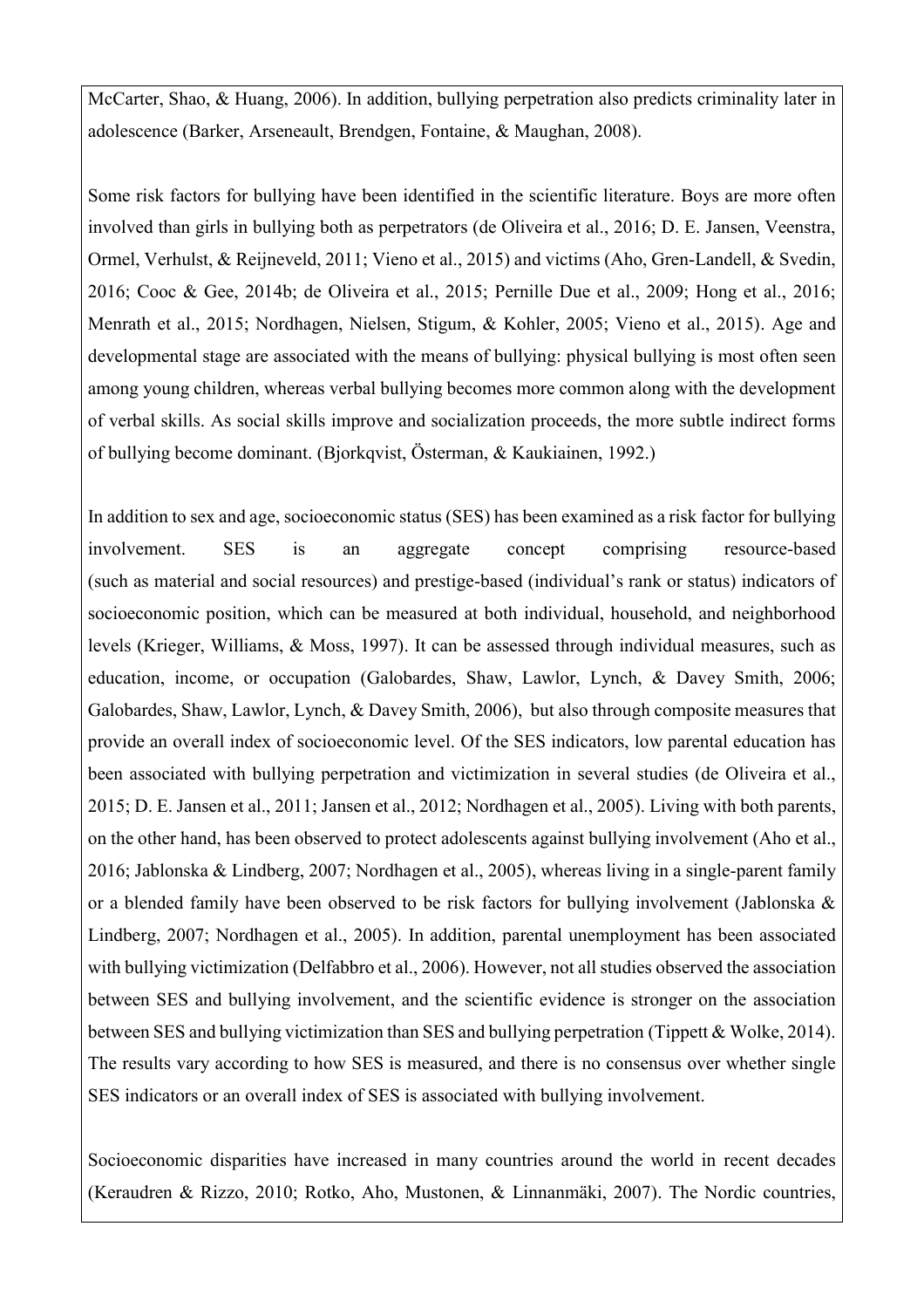including Finland, have traditionally been considered to be welfare states where socioeconomic inequalities are minimal. However, in the past decades, socioeconomic disparities have increased significantly in Finland as well: for instance, child poverty has tripled from 1995 to 2008 (Rotko et al., 2007). Scientific evidence suggests that socioeconomic disparities have also increased in the area of health and well-being over the same time period: Frederick et al (2014) found that socioeconomic disparities in the prevalence of overweight have increased in the US since 2002. Torikka et al (2014; 2017) observed that the differences in the prevalences of depression, heavy drinking and drunkenness between socioeconomic groups increased among Finnish adolescents from 2000 to 2011. Therefore it can be hypothesized that socioeconomic inequalities have increased in bullying involvement as well. However, no studies have so far been conducted on the subject. The aim of this study was to examine trends in bullying at school among Finnish adolescents between 2000 and 2015 and differences in these trends according to the socioeconomic adversities. Our research questions were:

(1) Did the prevalences of bullying and being bullied change between 2000 and 2015?

(2) Are bullying and being bullied at school associated with socioeconomic adversities (low parental education, not living with both parents and parental unemployment)?

(3) Did the trends in bullying and being bullied at school differ according to the socioeconomic adversities?

## **Methods**

#### **Data and participants**

The School Health Promotion Study of the National Institute for Health and Welfare is a survey that examines the health, health behavior and school experiences of Finnish adolescents. The survey has been conducted biennially since 1996 among 8th and 9th graders with pooled 2 year-data (2000–2001, 2002–2003, 2004–2005, 2006–2007, 2008–2009, 2010–2011, 2012– 2013, 2014–2015). The data was collected anonymously during a school lesson under the supervision of a teacher, who did not interfere with the responses. Participants were informed about the voluntary nature of the study in both oral and written form, and returning the survey was considered consent to participate. The survey took about 30–45 minutes to complete. After this, the surveys were put in an envelope, sealed and returned directly to the research center. The timing of the study, sampling and data collection methods were held constant in each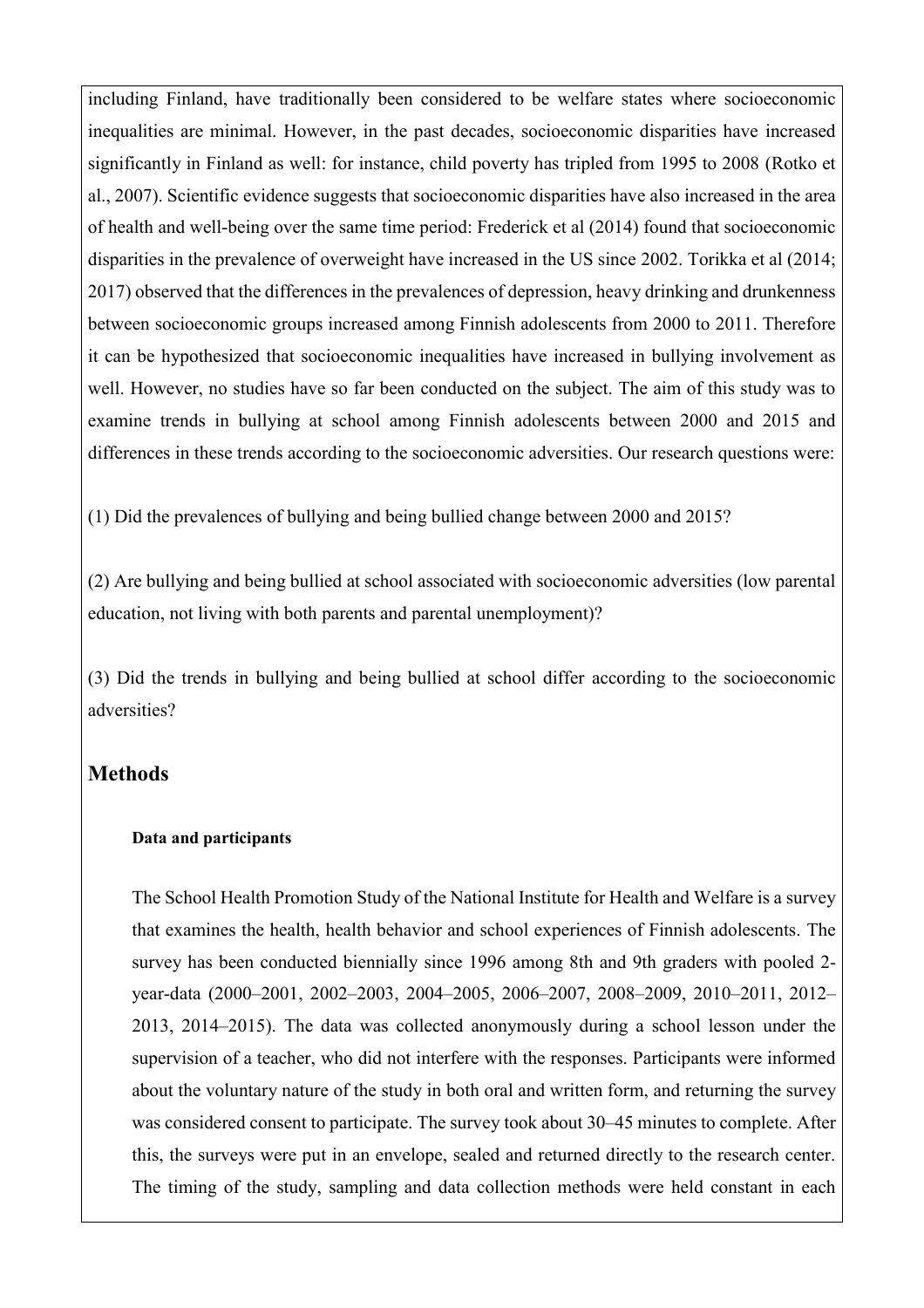survey. More information on the study is included in the appendix. Altogether, 761,278 (50,404–109,127 biennially) 8th and 9th graders participated in the survey. The 8th graders were 14—15 years old and the 9th graders 15–16 years old at the time of the surveys. The biennial cohorts covered between 43–82% of the whole age cohort of the country. This study was approved by the ethics committee of Pirkanmaa Hospital District and the National Institute of Health and Welfare.

#### **Data collection tool**

The questionnaire contained the following brief definition of bullying: 'In this questionnaire, bullying refers to the harassment of one pupil by another pupil or a group of pupils either verbally or physically. Teasing a pupil repeatedly in ways he or she does not like is also considered bullying. An argument between two roughly equal pupils is not considered bullying.' Bullying and being bullied were elicited using two questions derived from a World Health Organization study on youth health (King, Wold, Tudor-Smith, & Harel, 1996): 'How often have you been bullied at school in this SEMESTER?' and 'How often have you participated in bullying other students in this SEMESTER?' The response alternatives were 'several times a week', 'about once a week', 'less frequently' and 'not at all. These bullying victimization and perpetration measures have been shown to possess good validity and reliability for measuring bullying involvement (Roberson & Renshaw, 2017). For the analyses, two dichotomized bullying involvement variables 'frequently bullying others' and 'frequently bullied' were created, in which the response alternatives 'several times a week' and 'about once a week' were considered frequent bullying involvement.

The socioeconomic variables recorded were sex, parental education, parental unemployment in the past year and family structure. Parental education was elicited as follows: 'What is the highest education qualification your father/mother has achieved?' The response options in the 2000 questionnaire were 'basic school/vocational school/high school and/or vocational school/university or polytechnic'. The response options varied slightly over time: for instance, in the 2013 questionnaire there was a response option 'no education', which was removed from the 2015 questionnaire. For the analyses, parental education was dichotomized as parental basic education only (including the response option 'no education') versus other. Parental unemployment was elicited as follows: 'Have your parents been unemployed or laid off work during the past YEAR?' The response options were the same in all questionnaires: 'neither/one parent/both parents'. Family structure was elicited as follows: 'My famiily consists of...' The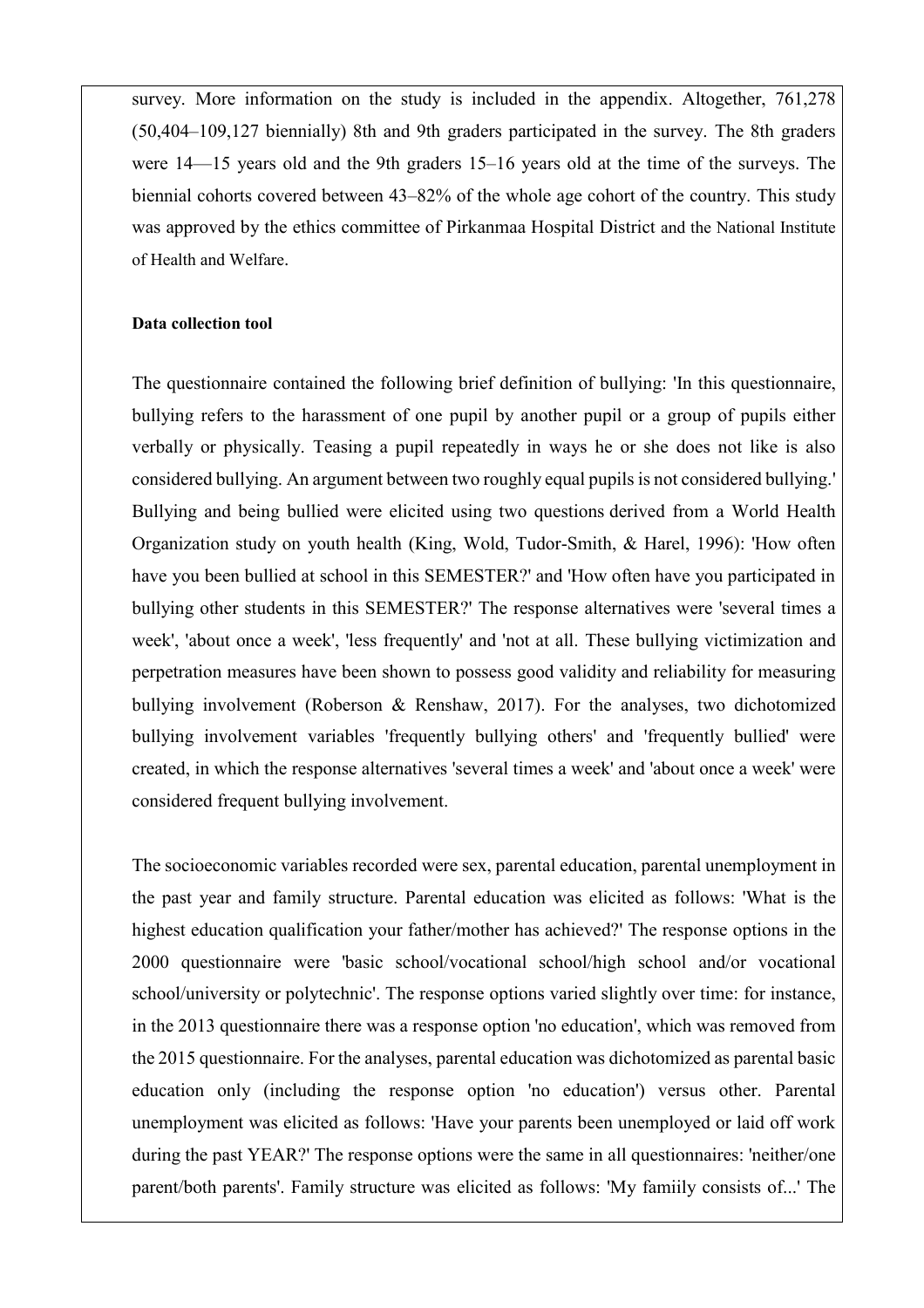response options in the 2000 questionnaire were 'mother and father/mother and stepfather/father and stepmother/mother only/father only/spouse/other caregiver'. The response options varied slightly over time. For the analyses, family structure was dichotomized as living with both parents – always included as the first response option – versus other. In this article, all three variables are referred to as socioeconomic adversities. In addition, a variable 'cumulative socioeconomic adversity' was created, in which all three socioeconomic variables were combined, with a score of 0 indicating no socioeconomic adversities (living with both parents, no parental unemployment and at least one parent with higher than basic education) and a score of 4 stood for having all socioeconomic adversities studied (not living with both parents, both parents unemployed, both parents with basic education only).

#### **Statistical analysis**

All statistical analyses were conducted using the SPSS software (version 24). Distributions of bullying involvement and socioeconomic adversities for both sexes during the time period 2000–2015 are presented in Table 1. Bivariate associations were studied using binomial logistic regression with the results shown as odds ratios with 95% confidence intervals. Frequent bullying victimization and perpetration were entered as dependent variables. In the first model, categorical time periods (2000–2001, 2002–2003, 2004–2005, 2006–2007, 2008–2009, 2010– 2011, 2012–2013, 2014–2015) were entered as an independent factor using the time period 2000–2001 as a reference category (Table 2). In the second model, family structure (living with both parents/other), parental unemployment in the past year (neither/one parent/both parents) and parental education (both parents basic education only/other) were entered one at a time, each as an independent factor (Table 4). In the third model, cumulative socioeconomic adversity was entered as an independent factor and asociations were calculated separately for each time period (Tables 5 and 6).

### **Results**

The overall prevalence of being frequently bullied was 5.9% for girls and 8.6% for boys; the prevalence of frequently bullying others was 2.8% for girls and 9.4% for boys (Table 1). The prevalences of being frequently bullied and frequently bullying others varied only slightly over time: they remained at the same level or slightly above the level in 2000–2001, except for frequently bullying others, which decreased below the 2000–2001 level since 2012–2013 for both sexes (Table 2).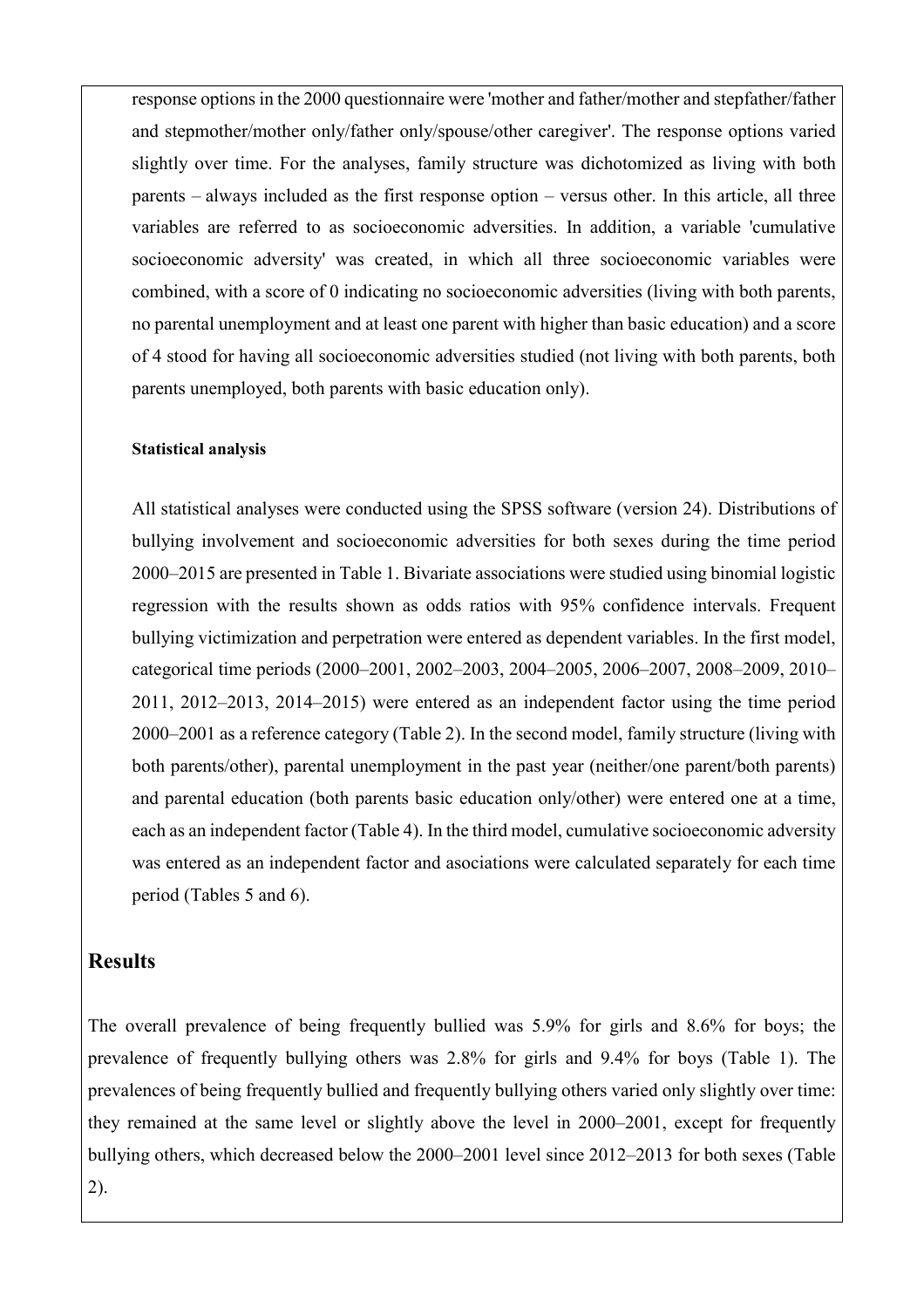(Insert tables 1–3 about here!)

The proportion of adolescents not living with both parents increased towards the end of the study. The proportion of low parental education and parental unemployment varied only slightly over time. (Table 3) Both being frequently bullied and frequently bullying others were more common among girls and boys not living with both parents than among those who did. Being frequently bullied and frequently bullying others were also positively associated with parental unemployment. Involvement in bullying at school was most common among girls and boys whose both parents had been unemployed and least common among those whose parents had not been unemployed in the past year. Involvement in bullying at school was also more common when both parents had only basic education than when at least one parent had higher than basic education. (Table 4)

#### (Insert table 4 about here!)

Differences in the prevalence of involvement in bullying at school according to cumulative socioeconomic adversity increased markedly among both sexes over the entire study period (Tables 5–6). The difference in being frequently bullied between girls not living with both parents, with both parents unemployed, and with parents having basic education only, and girls living with both parents, with no parental unemployment, and at least one parent with higher than basic education increased from 2000–2001 (OR = 4.1, 95 % CI 2.3–7.5) to 2015–2014 (OR = 19.3, 95 % CI 12.6–29.5). Similarly for boys, the difference in being frequently bullied increased from  $2000-2001$  (OR = 7.6, 95 % CI 5.1–11.3) to 2014–2015 (OR = 18.1, 95 % CI 13.5–24.3). In addition, the difference in frequently bullying others increased both for girls (OR = 8.6, 95 % CI 4.7–15.6 in 2000–2001; OR = 76.6, 95 % CI 47.2–124.4 in 2014–2015) and for boys (OR = 6.3, 95 % CI 4.2–9.2 in 2000–2001; OR = 27.6, 95 % CI 20.5–37.2 in 2014–2015).

(Insert tables 5–6 about here!)

### **Discussion**

In this study, we observed that involvement in bullying at school, both as a victim and as a perpetrator, was associated with socioeconomic adversities among 14–16-year-old Finnish adolescents. Frequent subjection to bullying and being bullied at school were more common among adolescents not living with both parents than among those who did. Bullying and being bullied were also positively associated with parental unemployment in the past year and were more common among adolescents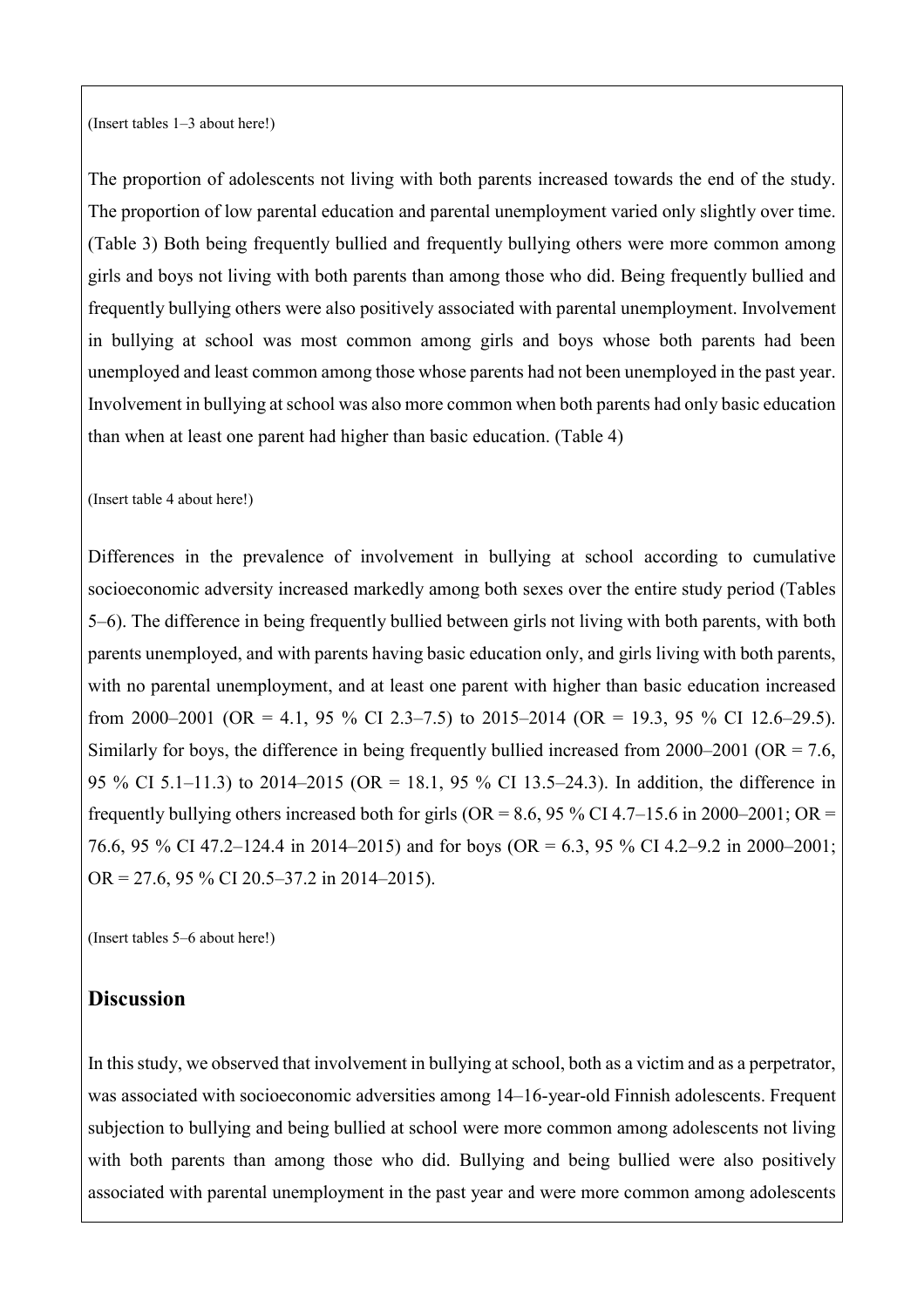whose parents had only basic education than among those with at least one parent with higher than basic education. The most important, and novel, finding was that although the overall prevalences of bullying and being bullied did not change markedly over the study period, among those with the most socioeconomic adversities, they increased significantly.

Bullying and being bullied were more common among adolescents not living with both parents than among those in intact families. The result is in line with previous studies (Aho et al., 2016; Jablonska & Lindberg, 2007; D. E. Jansen et al., 2011; P. W. Jansen et al., 2012; Nordhagen et al., 2005; Turner, Finkelhor, & Ormrod, 2007). According to a North American meta-analysis (Amato & Keith, 1991), the rates of conduct problems and difficulties with psychological adaptation are higher among children of divorced parents than among those of non-divorced parents. Similarly, the rates of psychological problems are higher among adolescents living in stepfamilies than those living in intact families, although the individual variation is considerable (Amato, 1994). Bullying perpetration can be a manifestation of a conduct disorder or an externalizing symptom itself (WHO, 1992). On the other hand, externalizing and internalizing problems have been shown to predict bullying victimization (Boulton & Smith, 1994; Fekkes, Pijpers, Fredriks, Vogels, & Verloove-Vanhorick, 2006; Hodges & Perry, 1999; Sourander, Helstelä, Helenius, & Piha, 2000). In addition, single parents have less time and financial resources than co-habiting parents in general, which can partly explain the increased likelihood of bullying involvement among children of single parents (Barker et al., 2008; Due et al., 2009; Hong et al., 2016; Schumann, Craig, & Rosu, 2014; Shetgiri, 2013; Shetgiri, Lin, Avila, & Flores, 2012).

Bullying victimization and perpetration were more common among adolescents whose parents had only basic education than among those with at least one parent with higher than basic education. Similar observations have been made in earlier studies (de Oliveira et al., 2015; Fu, Land, & Lamb, 2013; D. E. Jansen et al., 2011; P. W. Jansen et al., 2012; Nordhagen et al., 2005). Parental education reflects informational and financial resources, values, norms and problem-solving skills in the family (Braveman et al., 2005; Bruna Galobardes et al., 2006). Bullying and being bullied were also more common the more parental unemployment there had been in the family in the past year. The finding is in line with in previous studies (Magklara et al., 2012; Stalmach, Tabak, & Radiukiewicz, 2014). Parental unemployment is associated with economic hardship in the family, parental stress, and adolescent psychosocial problems (Kim & Hagquist, 2017), (Baum, Fleming, & Reddy, 1986), which are risk factors of bullying involvement (Alizadeh Maralani, Mirnasab, & Hashemi, 2016; Barker, Boivin, et al., 2008; Boulton & Smith, 1994; P. Due, Damsgaard, Lund, & Holstein, 2009; Fekkes et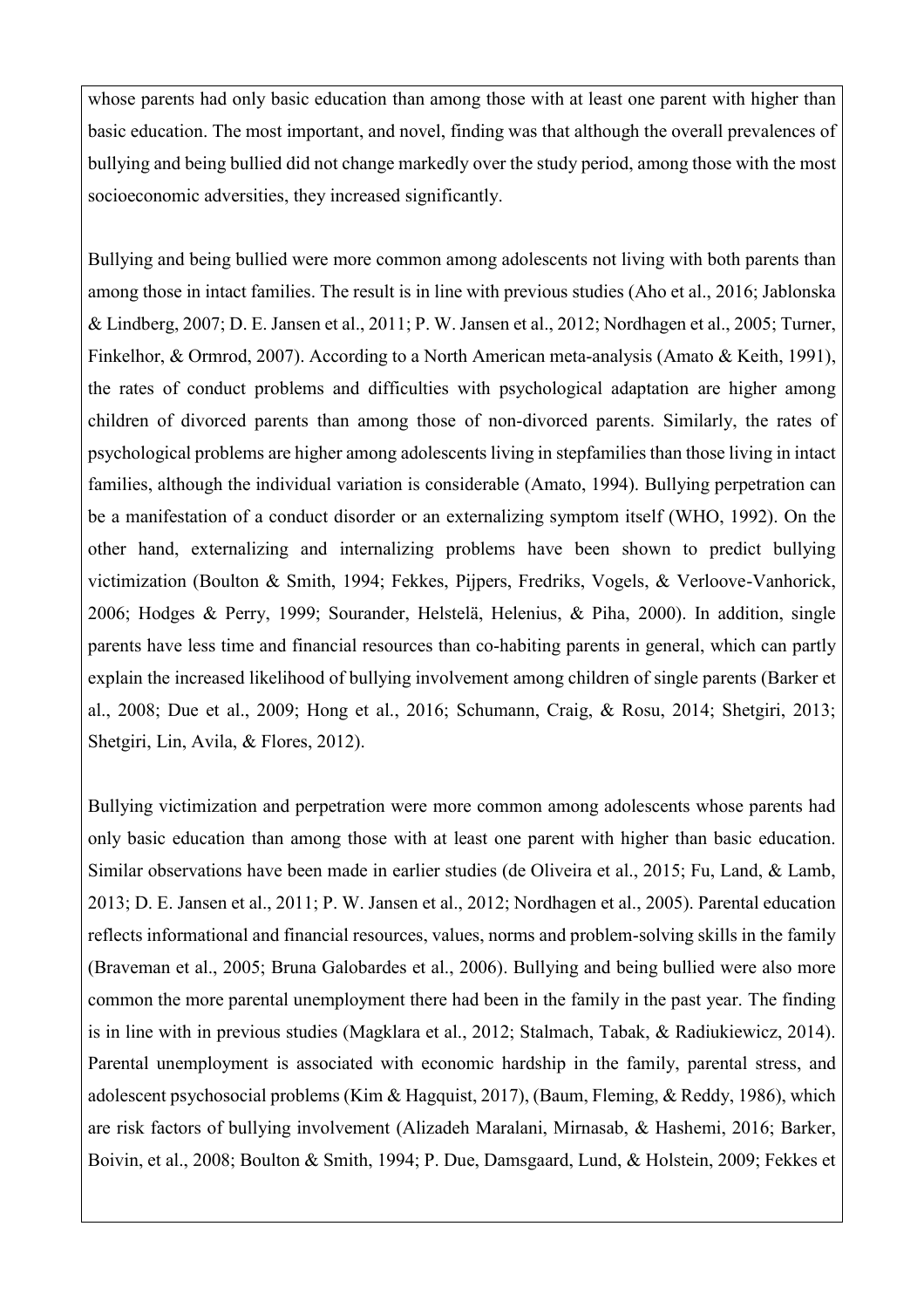al., 2006; Garaigordobil & Machimbarrena, 2017; Hodges & Perry, 1999; Hong et al., 2016; Schumann et al., 2014; Sourander et al., 2000).

The more socioeconomic adversities an adolescent had, the more likely they were to be either bullies or victims. But above all, the gap in bullying involvement between adolescents with most and least socioeconomic adversities increased significantly from 2000 to 2015. To our knowledge, this is the first study to examine differences in trends in bullying at school according to the socioeconomic adversities. Torikka et al (2014, 2017) observed similarly that socioeconomic differences in depression and alcohol consumption increased among Finnish adolescents from 2000 to 2011. These differences reflect a more pervasive phenomenon in society: although the overall level of health and well-being has constantly risen, this increase has not been evenly distributed among the population. Socioeconomic health disparities among adolescents have also increased in many other European and North American countries in the past few decades (Elgar et al., 2015). The causes of increased socioeconomic disparities are multidimensional and not completely known. Since the economic depression in the 1990s, the economic development of the lowest income group has lagged behind other income groups. Additionally, the purchasing power of welfare benefits has decreased (Moisio, 2009). The association between socioeconomic status and health is mediated by health-related behavior, living conditions, and the consumption of health services (Palosuo, Koskinen, Lahelma, & Prättälä, 2007). In addition to causing individual suffering, socioeconomic health disparities are a major burden on public health and economy (Koskinen, Seppo; Martelin, 2007).

The causes of socioeconomic health disparities are rooted in society, and therefore socio-political decision-making plays a major role in decreasing them. Ensuring everyone's right to adequate social security, education, work, and social and health services are important ways to decrease socioeconomic disparities in health and well-being, including bullying at school. Reducing socioeconomic health disparities decreases overall suffering, helps to ensure the adequacy of public services and is also cost-effective (Rotko et al., 2007).

## **Limitations**

This study has several strengths. It was based on uniquely large and nationally representative data large enough for analysing time trends ( $n = 761,278$ ) in health and behavioral outcomes. The school sample of this age group was comprehensive as basic education is compulsory for everyone under the age of 16 in Finland. To our knowledge, no corresponding material can be found elsewhere. The sampling and timing of the study were held constant over the study years, likewise the elicitation of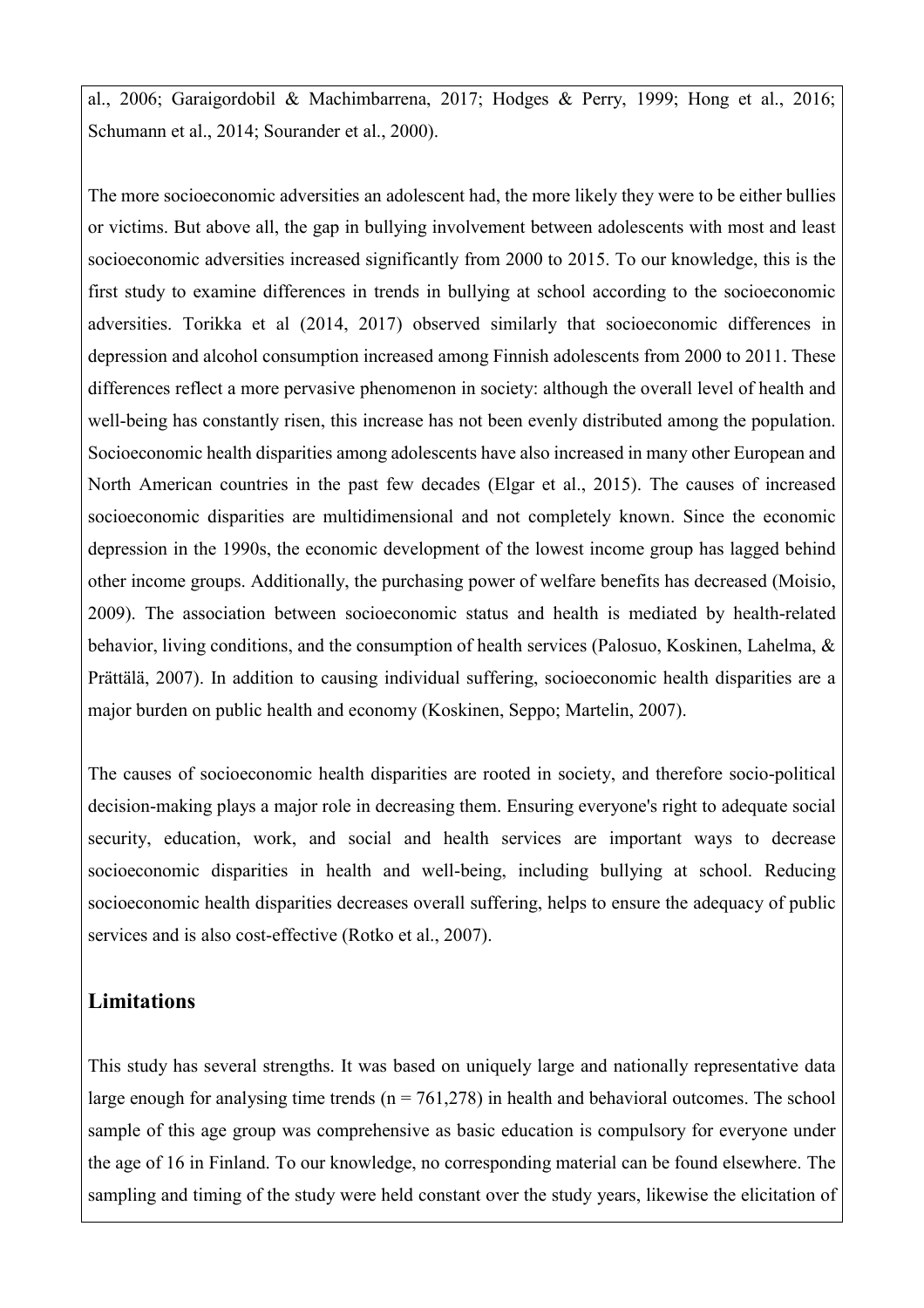bullying and being bullied at school.

This study has also some limitations. Self-report data is susceptible to errors, such as recall bias and invalid responding. Parental education especially may be difficult for an adolescent to recall, which may have caused the proportion of missing responses to that question to be higher than on other questions. However, the proportions of missing responses to all questions were small, and even high levels of non-response are not likely to have an effect on associations between phenomena (Van Loon et al., 2003). Invalid responding is another source of error in studies relying on self-report data. Social desirablility may result in too low reporting of problem behaviors (Fisher and Katz, 2008), and adolescents may also find it funny to exaggerate their symptoms and problem behaviors in survey studies (Robinson-Cimpian, 2014). Such influences on bullying involvement were not controlled for in this study, but there is no reason to assume that either social desirability or exaggerating problems would have a biasing effect on the trends.

## **Conclusion**

Socioeconomic disparities in bullying at school increased among Finnish adolescents from 2000 to 2015. Although the overall likelihoods of bullying and victimization did not change markedly, they increased significantly among adolescents with most socioeconomic adversities. Socioeconomic adversities should be considered in the prevention of bullying at school. In addition, socio-political actions are needed to decrease socioeconomic inequalities among Finnish adolescents.

## **Funding**

This research did not receive any specific grant from funding agencies in the public, commercial, or not-for profit sectors.

# **References**

- Aho, N., Gren-Landell, M., & Svedin, C. G. (2016). The Prevalence of Potentially Victimizing Events, Poly-Victimization, and Its Association to Sociodemographic Factors: A Swedish Youth Survey. *Journal of Interpersonal Violence*, *31*(4), 620–651. https://doi.org/10.1177/0886260514556105
- Alizadeh Maralani, F., Mirnasab, M., & Hashemi, T. (2016). The Predictive Role of Maternal Parenting and Stress on Pupils' Bullying involvement. *Journal of Interpersonal Violence, 88626051667205*. https://doi.org/10.1177/0886260516672053

Amato, P. (1994). *The implications of research findings on children in stepfamilies*. (J. Booth, Alan; Dunn, Ed.),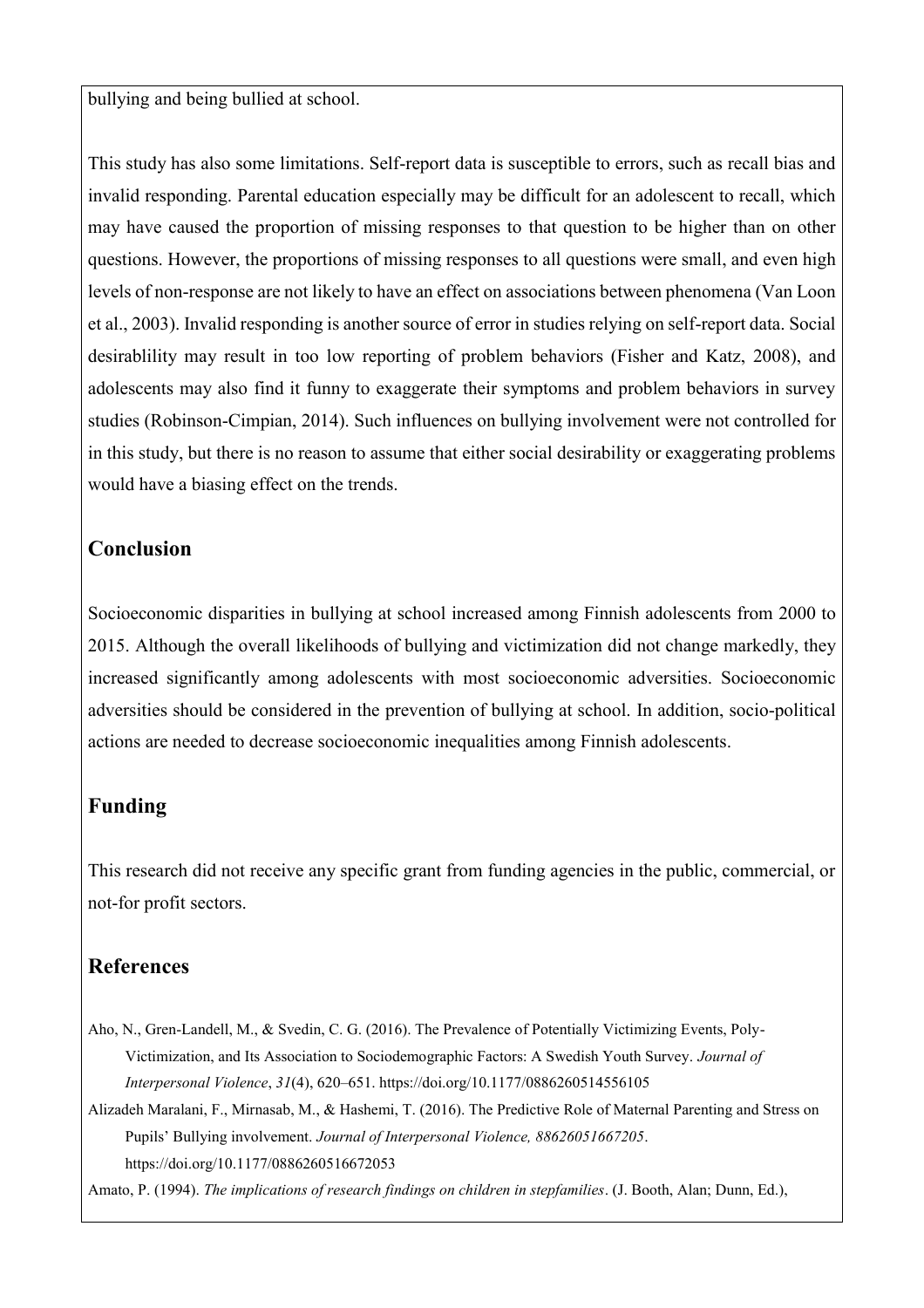*Stepfamilies: Who benefits? Who does not?* Hillsdale NJ: Erlbaum.

- Amato, P., & Keith, B. (1991). Parental divorce and the well-being of children: A meta-analysis. *Psychological Bulletin*, *110*(1), 26–46. https://doi.org/10.1037/0033-2909.110.1.26
- Barker, E. D., Arseneault, L., Brendgen, M., Fontaine, N., & Maughan, B. (2008). Joint Development of Bullying and Victimization in Adolescence: Relations to Delinquency and Self-Harm. *Journal of the American Academy of Child & Adolescent Psychiatry*, *47*(9), 1030–1038. https://doi.org/10.1097/CHI.ObO13e31817eec98
- Barker, E. D., Boivin, M., Brendgen, M., Fontaine, N., Arseneault, L., Vitaro, F., … Tremblay, R. E. (2008). Predictive Validity and Early Predictors of Peer-Victimization Trajectories in Preschool. *Archives of General Psychiatry*, *65*(10), 1185. https://doi.org/10.1001/archpsyc.65.10.1185
- Baum, A., Fleming, R., & Reddy, D. M. (1986). Unemployment stress: loss of control, reactance and learned helplessness. *Social Science & Medicine (1982)*, *22*(5), 509–16. Retrieved from http://www.ncbi.nlm.nih.gov/pubmed/3704688
- Bjorkqvist, K., Österman, K., & Kaukiainen, A. (1992). The Development of Direct and Indirect Aggressive Strategies in Males and Females. In *Of mice and women: Aspects of female aggression* (pp. 51–64). Retrieved from https://www.researchgate.net/profile/Kaj\_Bjoerkqvist/publication/307981817\_The\_development\_of\_direct\_and\_i ndirect aggressive strategies in males and females/links/57e2578b08ae9e25307f10c2/The-development-ofdirect-and-indirect-aggressive-strategies-in-mal
- Boulton, M. J., & Smith, P. K. (1994). Bully/victim problems in middle-school children: Stability, self-perceived competence, peer perceptions and peer acceptance. *British Journal of Developmental Psychology*, *12*(3), 315– 329. https://doi.org/10.1111/j.2044-835X.1994.tb00637.x
- Braveman, P. A., Cubbin, C., Egerter, S., Chideya, S., Marchi, K. S., Metzler, M., & Posner, S. (2005). Socioeconomic Status in Health Research. *JAMA*, *294*(22), 2879. https://doi.org/10.1001/jama.294.22.2879
- Chester, K. L., Callaghan, M., Cosma, A., Donnelly, P., Craig, W., Walsh, S., & Molcho, M. (2015). Cross-national time trends in bullying victimization in 33 countries among children aged 11, 13 and 15 from 2002 to 2010. *The European Journal of Public Health*, *25*(suppl 2), 61–64. https://doi.org/10.1093/eurpub/ckv029
- Cooc, N., & Gee, K. A. (2014a). National trends in school victimization among Asian American adolescents. *Journal of Adolescence*, *37*(6), 839–849. https://doi.org/10.1016/j.adolescence.2014.05.002
- Cooc, N., & Gee, K. A. (2014b). National trends in school victimization among Asian American adolescents. *Journal of Adolescence*, *37*(6), 839–849. https://doi.org/10.1016/j.adolescence.2014.05.002
- Copeland, W. E., Wolke, D., Angold, A., & Costello, E. J. (2013). Adult Psychiatric Outcomes of Bullying and Being Bullied by Peers in Childhood and Adolescence. *JAMA Psychiatry*, *70*(4), 419. https://doi.org/10.1001/jamapsychiatry.2013.504
- Craig, W., Harel-Fisch, Y., Fogel-Grinvald, H., Dostaler, S., Hetland, J., Simons-Morton, B., … HBSC Bullying Writing Group, H. B. W. (2009). A cross-national profile of bullying and victimization among adolescents in 40 countries. *International Journal of Public Health*, *54 Suppl 2*(Suppl 2), 216–24. https://doi.org/10.1007/s00038- 009-5413-9
- de Oliveira, W. A., Silva, M. A. I., da Silva, J. L., de Mello, F. C. M., do Prado, R. R., & Malta, D. C. (2016). Associations between the practice of bullying and individual and contextual variables from the aggressors' perspective. *Jornal de Pediatria*, *92*(1), 32–39. https://doi.org/10.1016/j.jped.2015.04.003
- de Oliveira, W. A., Silva, M. A. I., de Mello, F. C. M., Porto, D. L., Yoshinaga, A. C. M., & Malta, D. C. (2015). The causes of bullying: results from the National Survey of School Health (PeNSE). *Revista Latino-Americana de Enfermagem*, *23*(2), 275–82. https://doi.org/10.1590/0104-1169.0022.2552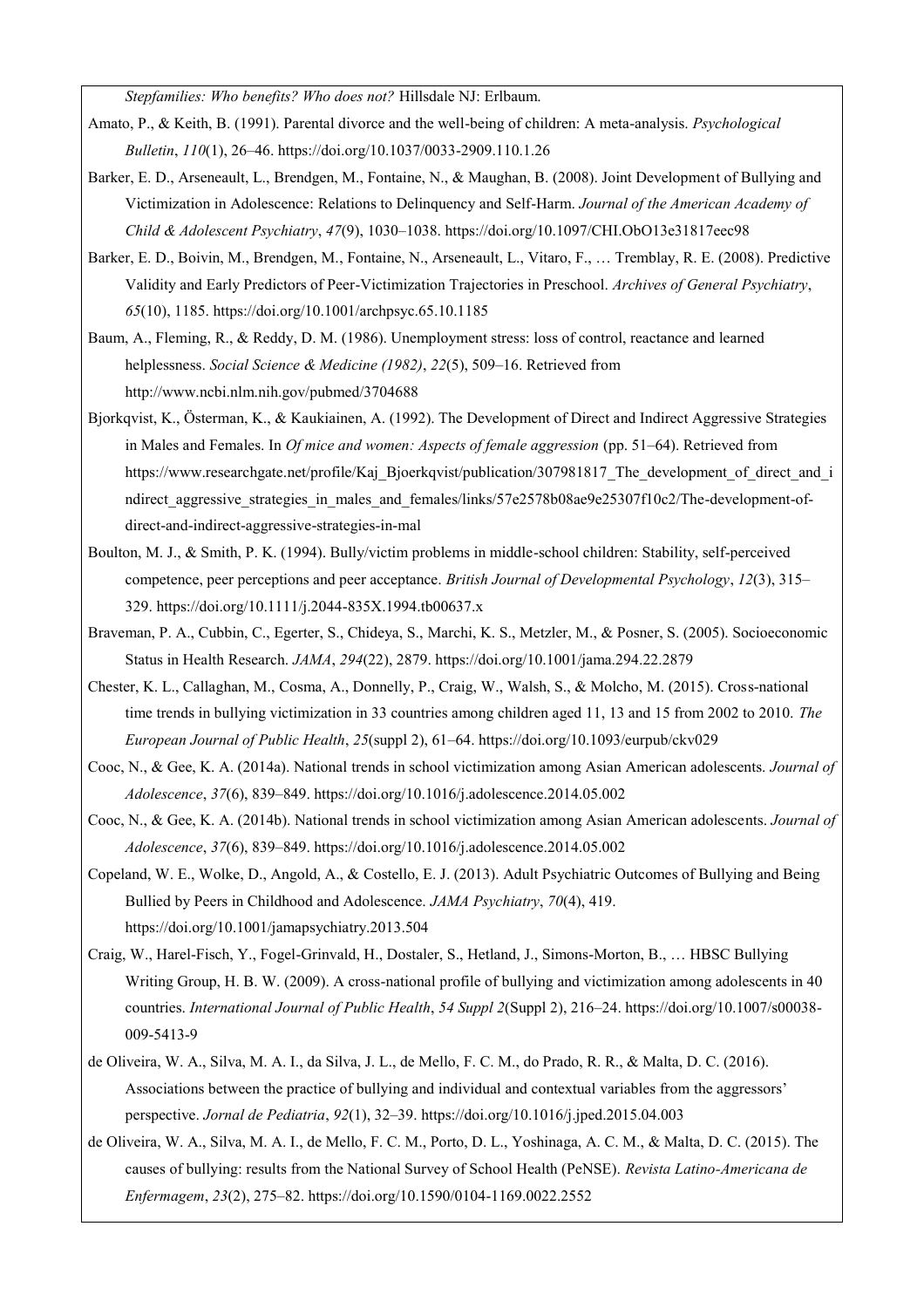- Delfabbro, P., Winefield, T., Trainor, S., Dollard, M., Anderson, S., Metzer, J., & Hammarstrom, A. (2006). Peer and teacher bullying/victimization of South Australian secondary school students: Prevalence and psychosocial profiles. *British Journal of Educational Psychology*, *76*(1), 71–90. https://doi.org/10.1348/000709904X24645
- Due, P., Damsgaard, M. T., Lund, R., & Holstein, B. E. (2009). Is bullying equally harmful for rich and poor children?: a study of bullying and depression from age 15 to 27. *The European Journal of Public Health*, *19*(5), 464–469. https://doi.org/10.1093/eurpub/ckp099
- Due, P., Merlo, J., Harel-Fisch, Y., Damsgaard, M. T., Soc, M. scient, Holstein, B. E., … Lynch, J. (2009). Socioeconomic Inequality in Exposure to Bullying During Adolescence: A Comparative, Cross-Sectional, Multilevel Study in 35 Countries. *American Journal of Public Health*, *99*(5), 907–914. https://doi.org/10.2105/AJPH.2008.139303
- Elgar, F. J., Pförtner, T.-K., Moor, I., De Clercq, B., J M Stevens, G. W., & Currie, C. (2015). Socioeconomic inequalities in adolescent health 2002–2010: a time-series analysis of 34 countries participating in the Health Behaviour in School-aged Children study. *The Lancet*, *385*, 2088–2095. https://doi.org/10.1016/S0140- 6736(14)61460-4
- Fekkes, M., Pijpers, F. I. M., Fredriks, A. M., Vogels, T., & Verloove-Vanhorick, S. P. (2006). Do Bullied Children Get Ill, or Do Ill Children Get Bullied? A Prospective Cohort Study on the Relationship Between Bullying and Health-Related Symptoms. *PEDIATRICS*, *117*(5), 1568–1574. https://doi.org/10.1542/peds.2005-0187
- Finkelhor, D., Shattuck, A., Turner, H. A., Hamby, S. L., CU, C., & C, S. (2014). Trends in Children's Exposure to Violence, 2003 to 2011. *JAMA Pediatrics*, *168*(6), 540. https://doi.org/10.1001/jamapediatrics.2013.5296
- Frederick, C. B., Snellman, K., & Putnam, R. D. (2014). Increasing socioeconomic disparities in adolescent obesity. *Proceedings of the National Academy of Sciences of the United States of America*, *111*(4), 1338–42. https://doi.org/10.1073/pnas.1321355110
- Fu, Q., Land, K. C., & Lamb, V. L. (2013). Bullying Victimization, Socioeconomic Status and Behavioral Characteristics of 12th Graders in the United States, 1989 to 2009: Repetitive Trends and Persistent Risk Differentials. *Child Indicators Research*, *6*(1), 1–21. https://doi.org/10.1007/s12187-012-9152-8
- Galobardes, B., Shaw, M., Lawlor, D. A., Lynch, J. W., & Davey Smith, G. (2006). Indicators of socioeconomic position (part 1). *Journal of Epidemiology and Community Health*, *60*(1), 7–12. https://doi.org/10.1136/jech.2004.023531
- Galobardes, B., Shaw, M., Lawlor, D. A., Lynch, J. W., & Davey Smith, G. (2006). Indicators of socioeconomic position (part 2). *Journal of Epidemiology & Community Health*, *60*(2), 95–101. https://doi.org/10.1136/jech.2004.028092
- Garaigordobil, M., & Machimbarrena, J. M. (2017). Stress, competence, and parental educational styles in victims and aggressors of bullying and cyberbullying. *Psicothema*, *29*(3), 335–340. https://doi.org/10.7334/psicothema2016.258
- Hodges, E. V, & Perry, D. G. (1999). Personal and interpersonal antecedents and consequences of victimization by peers. *Journal of Personality and Social Psychology*, *76*(4), 677–85. Retrieved from http://www.ncbi.nlm.nih.gov/pubmed/10234851
- Hong, J. S., Lee, J., Espelage, D. L., Hunter, S. C., Patton, D. U., & Rivers, Jr., T. (2016). Understanding the Correlates of Face-to-Face and Cyberbullying Victimization Among U.S. Adolescents: A Social-Ecological Analysis. *Violence and Victims*, *31*(4), 638–663. https://doi.org/10.1891/0886-6708.VV-D-15-00014
- Jablonska, B., & Lindberg, L. (2007). Risk behaviours, victimisation and mental distress among adolescents in different family structures. *Social Psychiatry and Psychiatric Epidemiology*, *42*(8), 656–663.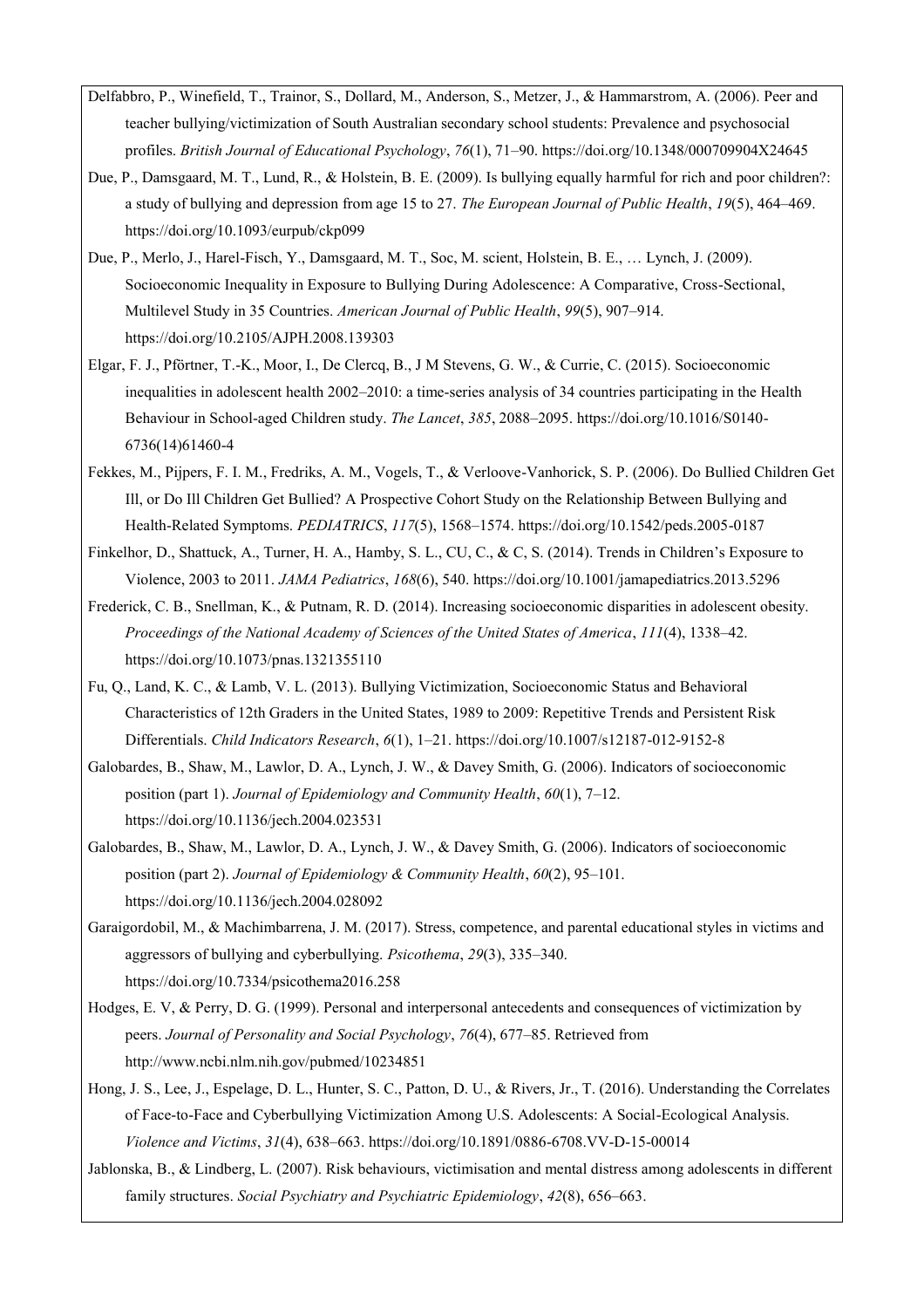https://doi.org/10.1007/s00127-007-0210-3

- Jansen, D. E., Veenstra, R., Ormel, J., Verhulst, F. C., & Reijneveld, S. A. (2011). Early risk factors for being a bully, victim, or bully/victim in late elementary and early secondary education. The longitudinal TRAILS study. *BMC Public Health*, *11*(1), 440. https://doi.org/10.1186/1471-2458-11-440
- Jansen, P. W., Verlinden, M., Berkel, A. D., Mieloo, C., van der Ende, J., Veenstra, R., … Tiemeier, H. (2012). Prevalence of bullying and victimization among children in early elementary school: Do family and school neighbourhood socioeconomic status matter? *BMC Public Health*, *12*(1), 494. https://doi.org/10.1186/1471-2458- 12-494
- Kaltiala-Heino, R., Fröjd, S., & Marttunen, M. (2009). Involvement in bullying and depression in a 2-year follow-up in middle adolescence Involvement in bullying and depression in a 2-year follow-up in middle adolescence Involvement in bullying and depression in a 2-year follow-up in middle adolescence, *19*(1), 45–55. https://doi.org/10.1007/s00787-009-0039-2>
- Keraudren, P., & Rizzo, L. (2010). *Why socio-economic inequalities increase? Facts and policy responses in Europe*. Luxembourg. Retrieved from http://ec.europa.eu/research/research-eu
- Kim, Y., & Hagquist, C. (2017). Trends in adolescent mental health during economic upturns and downturns: a multilevel analysis of Swedish data 1988-2008. *Journal of Epidemiology and Community Health*, *72*(2), 101–108. https://doi.org/10.1136/jech-2017-209784
- King, A., Wold, B., Tudor-Smith, C., & Harel, Y. (1996). The health of youth. A cross-national survey. *WHO Regional Publications. European Series*, *69*, 1–222. Retrieved from http://www.ncbi.nlm.nih.gov/pubmed/8756108
- Koskinen, Seppo; Martelin, T. (2007). *Nykyiset kansanterveysongelmat ja mahdollisuudet niiden torjumiseen. Teoksessa: Terveydenhuollon menojen hillintä: rahoitusjärjestelmän ja ennaltaehkäisyn merkitys.* Helsinki. Retrieved from http://vnk.fi/documents/10616/622950/J0407\_Terveydenhuollon\_menojen\_hillintä.pdf/cdc63122e275-4212-82a0-8d7c2c6f8226?version=1.0
- Krieger, N., Williams, D. R., & Moss, N. E. (1997). Measuring Social Class in US Public Health Research: Concepts, Methodologies, and Guidelines. *Annual Review of Public Health*, *18*(1), 341–378. https://doi.org/10.1146/annurev.publhealth.18.1.341
- Magklara, K., Skapinakis, P., Gkatsa, T., Bellos, S., Araya, R., Stylianidis, S., & Mavreas, V. (2012). Bullying behaviour in schools, socioeconomic position and psychiatric morbidity: a cross-sectional study in late adolescents in Greece. *Child and Adolescent Psychiatry and Mental Health*, *6*, 8. https://doi.org/10.1186/1753- 2000-6-8
- Menrath, I., Prüssmann, M., Müller-Godeffroy, E., Prüssmann, C., Ravens-Sieberer, U., Ottova-Jordan, V., & Thyen, U. (2015). Subjective Health, School Victimization, and Protective Factors in a High-Risk School Sample. *Journal of Developmental & Behavioral Pediatrics*, *36*(5), 305–312. https://doi.org/10.1097/DBP.0000000000000168
- Moisio, P. (2009). *Vähimmäisturva ja köyhyysraja Suomessa – Selvitys sosiaaliturvan kokonaisuudistus (Sata) komitealle. Avauksia.* Helsinki. Retrieved from http://thl32-

kk.lib.helsinki.fi/bitstream/handle/10024/80420/9c49c982-c5bc-45ed-aced-e9126c063697.pdf?sequence=1

- Molcho, M., Craig, W., Due, P., Pickett, W., Harel-Fisch, Y., Overpeck, M., … Group, W. (2009). Cross-national time trends in bullying behaviour 1994–2006: findings from Europe and North America. *Int J Public Health*, *54*, 225– 234. https://doi.org/10.1007/s00038-009-5414-8
- Nordhagen, R., Nielsen, A., Stigum, H., & Kohler, L. (2005). Parental reported bullying among Nordic children: a population-based study. *Child: Care, Health and Development*, *31*(6), 693–701. https://doi.org/10.1111/j.1365-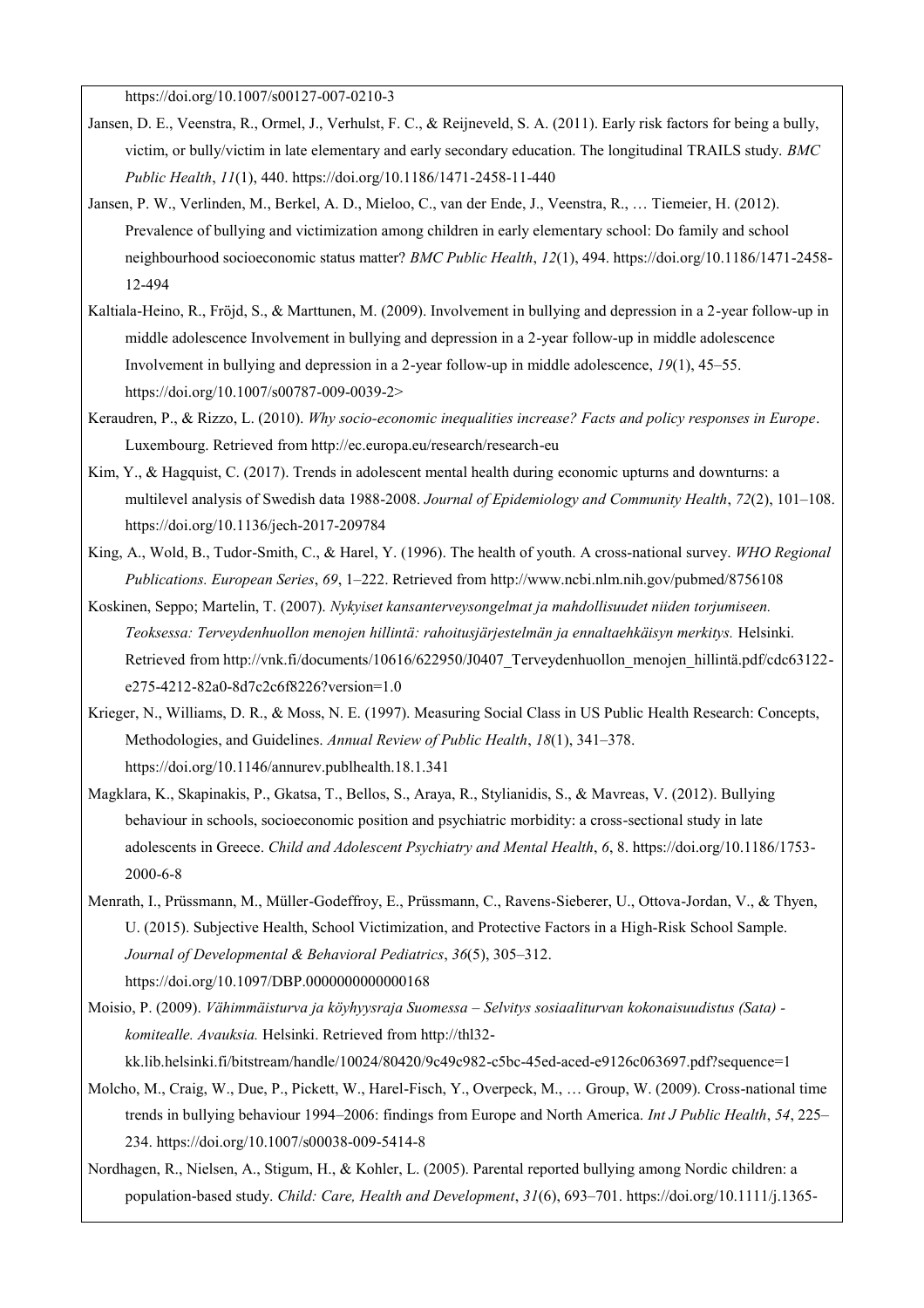2214.2005.00559.x

- Olweus, D. (1994). Bullying at School: Basic Facts and Effects of a School Based Intervention Program. *Journal of Child Psychology and Psychiatry*, *35*(7), 1171–1190. https://doi.org/10.1111/j.1469-7610.1994.tb01229.x
- Palosuo, H., Koskinen, S., Lahelma, E., & Prättälä, R. (2007). *Terveyden eriarvoisuus Suomessa. Sosioekonomisten terveyserojen muutokset 1980–2005.* Helsinki. Retrieved from

https://www.julkari.fi/bitstream/handle/10024/113075/URN%3ANBN%3Afi-fe201504226300.pdf?sequence=1

- Perlus, J., Brooks-Russell, A., Wang, J., & Iannotti, R. (2014). Trends in Bullying, Physical Fighting, and Weapon Carrying Among 6th- Through 10th-Grade Students From 1998 to 2010: Findings From a National Study. *American Journal of Public Health*, *104*(6), 1100–1106. Retrieved from https://www.ncbi.nlm.nih.gov/pubmed/24825213
- Reijntjes, A., Kamphuis, J. H., Prinzie, P., & Telch, M. J. (2010). Peer victimization and internalizing problems in children: A meta-analysis of longitudinal studies. *Child Abuse & Neglect*, *34*(4), 244–252. https://doi.org/10.1016/j.chiabu.2009.07.009
- Roberson, A. J., & Renshaw, T. L. (2017). Structural Validity of the HBSC Bullying Measure. *Journal of Psychoeducational Assessment*, (March). https://doi.org/10.1177/0734282917696932
- Rotko, T., Aho, T., Mustonen, N., & Linnanmäki, E. (2007). *Kapeneeko kuilu? Tilannekatsaus tervey serojen kaventamiseen Suomessa 2007-2010*. Retrieved from https://www.julkari.fi/bitstream/handle/10024/80012/9073dc45-9012-4b48-8110-d0f5160a23ef.pdf?sequence=1
- Schumann, L., Craig, W., & Rosu, A. (2014). Power Differentials in Bullying: Individuals in a Community Context. *Journal of Interpersonal Violence*, *29*(5), 846–865. https://doi.org/10.1177/0886260513505708
- Shetgiri, R. (2013). Bullying and victimization among children. *Advances in Pediatrics*, *60*(1), 33–51. https://doi.org/10.1016/j.yapd.2013.04.004
- Shetgiri, R., Lin, H., Avila, R. M., & Flores, G. (2012). Parental characteristics associated with bullying perpetration in US children aged 10 to 17 years. *American Journal of Public Health*, *102*(12), 2280–6. https://doi.org/10.2105/AJPH.2012.300725
- Sourander, A., Helstelä, L., Helenius, H., & Piha, J. (2000). Persistence of bullying from childhood to adolescence--a longitudinal 8-year follow-up study. *Child Abuse & Neglect*, *24*(7), 873–81. Retrieved from http://www.ncbi.nlm.nih.gov/pubmed/10905413
- Srabstein, J. C., McCarter, R. J., Shao, C., & Huang, Z. J. (2006). Morbidities associated with bullying behaviors in adolescents. School based study of American adolescents. *International Journal of Adolescent Medicine and Health*, *18*(4). https://doi.org/10.1515/IJAMH.2006.18.4.587
- Stalmach, M., Tabak, I., & Radiukiewicz, K. (2014). Selected family socio-economic factors as predictors of peer violence among school children in Poland. *Developmental Period Medicine*, *18*(4), 495–505. Retrieved from http://www.ncbi.nlm.nih.gov/pubmed/25874790
- Tippett, N., & Wolke, D. (2014). Socioeconomic Status and Bullying: A Meta-Analysis. *American Journal of Public Health*, *104*(6), e48–e59. https://doi.org/10.2105/AJPH.2014.301960
- Torikka, A., Kaltiala-Heino, R., Luukkaala, T., & Rimpelä, A. (2017). Trends in alcohol use among adolescents from 2000 to 2011: The role of socioeconomic status and depression. *Alcohol and Alcoholism*, *52*(1), 95–103. https://doi.org/10.1093/alcalc/agw048
- Torikka, A., Kaltiala-Heino, R., Rimpelä, A., Marttunen, M., Luukkaala, T., & Rimpelä, M. (2014). Self-reported depression is increasing among socio-economically disadvantaged adolescents – repeated cross-sectional surveys from Finland from 2000 to 2011. *BMC Public Health*, *14*(1), 408. https://doi.org/10.1186/1471-2458-14-408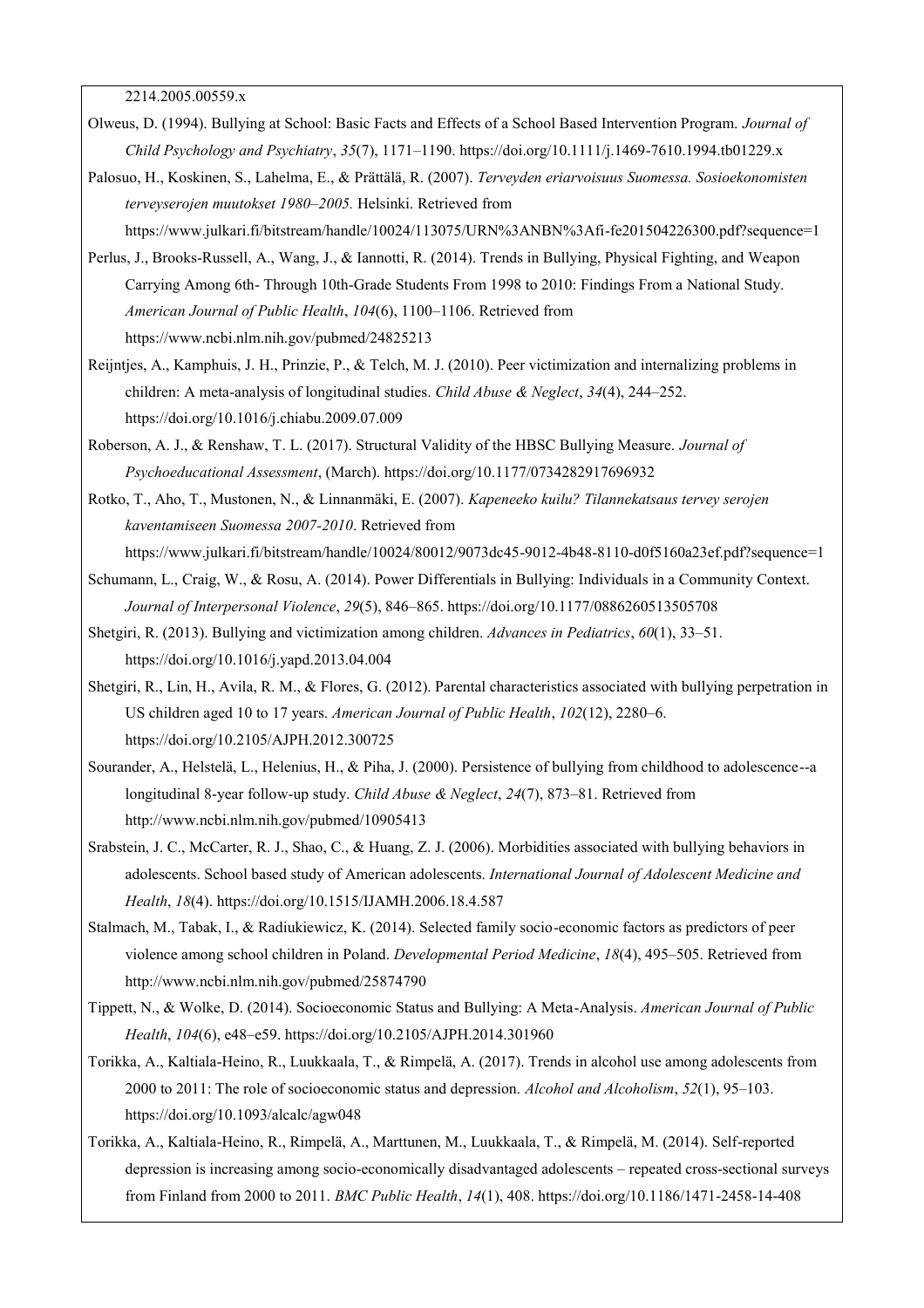Turner, H. A., Finkelhor, D., & Ormrod, R. (2007). Family structure variations in patterns and predictors of child victimization. *American Journal of Orthopsychiatry*, *77*(2), 282–295. https://doi.org/10.1037/0002-9432.77.2.282

Vieno, A., Lenzi, M., Gini, G., Pozzoli, T., Cavallo, F., & Santinello, M. (2015). Time Trends in Bullying Behavior in Italy. *Journal of School Health*, *85*(7), 441–445. https://doi.org/10.1111/josh.12269

WHO. (1992). *The ICD-10 classification of mental and behavioural disorders: Clinical descriptions and diagnostic guidelines*. Geneva: World Health Organization. Retrieved from http://apps.who.int/classifications/icd10/browse/2016/en#/F91.9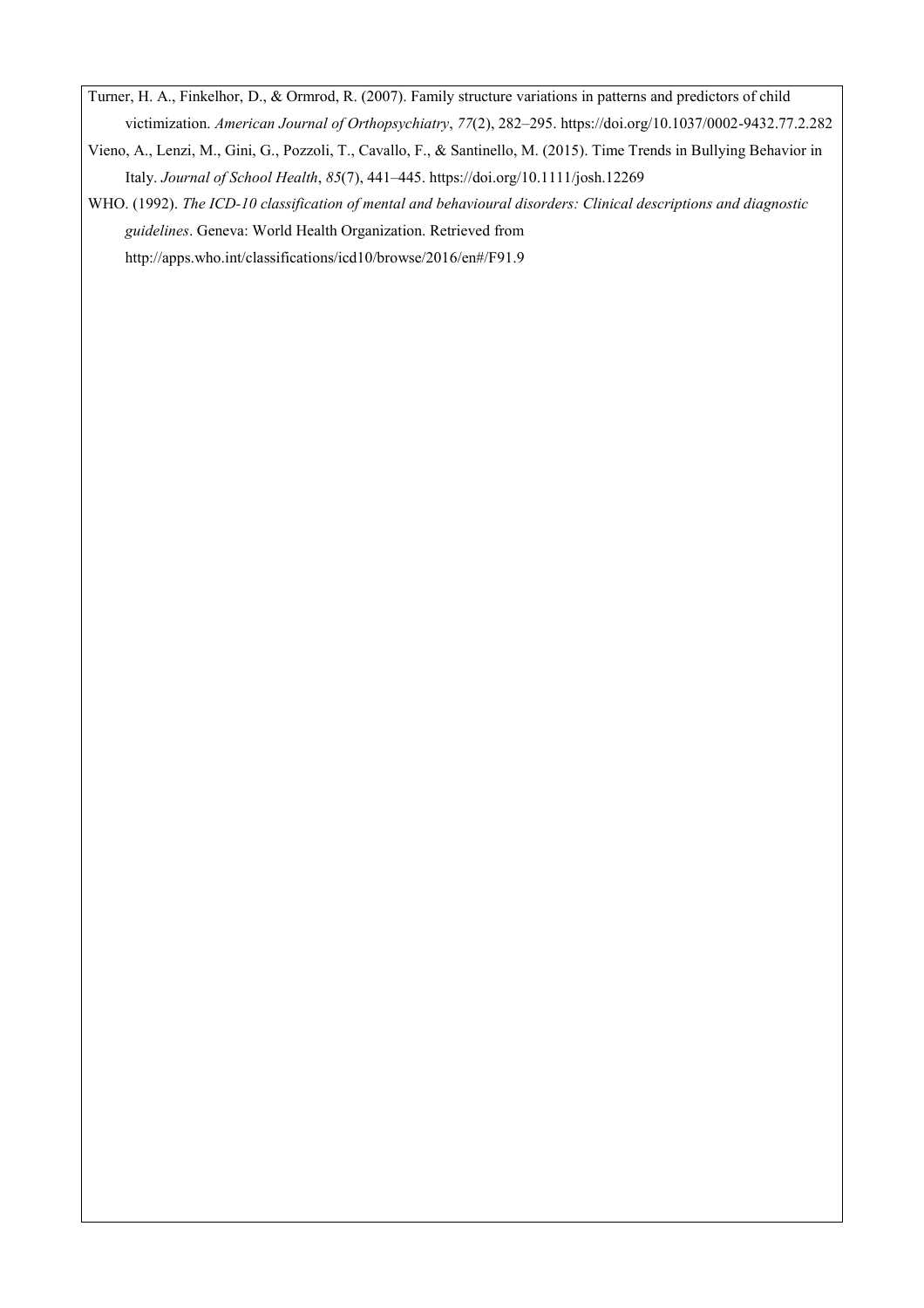*Table 1*. Involvement in bullying at school and socioeconomic characteristics among Finnish boys and girls in the 8<sup>th</sup> and 9<sup>th</sup> grades of comprehensive school. (%)

|                                   | Boys $(n = 381527)$ | Girls (n = 376814) | D       |
|-----------------------------------|---------------------|--------------------|---------|
| Age (mean $(sd)$ )                | 15.4(0.7)           | 15.3(0.6)          | < 0.001 |
| Frequently bullied                |                     |                    | < 0.001 |
| Yes                               | 8.6                 | 5.9                |         |
| N <sub>o</sub>                    | 90.8                | 93.8               |         |
| Missing*                          | 0.5                 | 0.3                |         |
| Frequently bullying others        |                     |                    | < 0.001 |
| Yes                               | 9.4                 | 2.8                |         |
| No                                | 90.1                | 96.9               |         |
| Missing*                          | 0.5                 | 0.3                |         |
| Lives with both parents           |                     |                    | < 0.001 |
| Yes                               | 74.4                | 73.7               |         |
| No                                | 23.3                | 25.1               |         |
| Missing*                          | 2.3                 | 1.2                |         |
| Both parents only basic education |                     |                    | < 0.001 |
| Yes                               | 5.6                 | 5.9                |         |
| No                                | 86.8                | 87.5               |         |
| $Missing*$                        | 7.6                 | 6.6                |         |
| Parental unemployment past year   |                     |                    | < 0.001 |
| No                                | 70.9                | 69.9               |         |
| One parent                        | 23.6                | 25.6               |         |
| Both parents                      | 3.2                 | 3.3                |         |
| $Missing*$                        | 2.3                 | 1.2                |         |

\*'Missing' = No information was received on this question.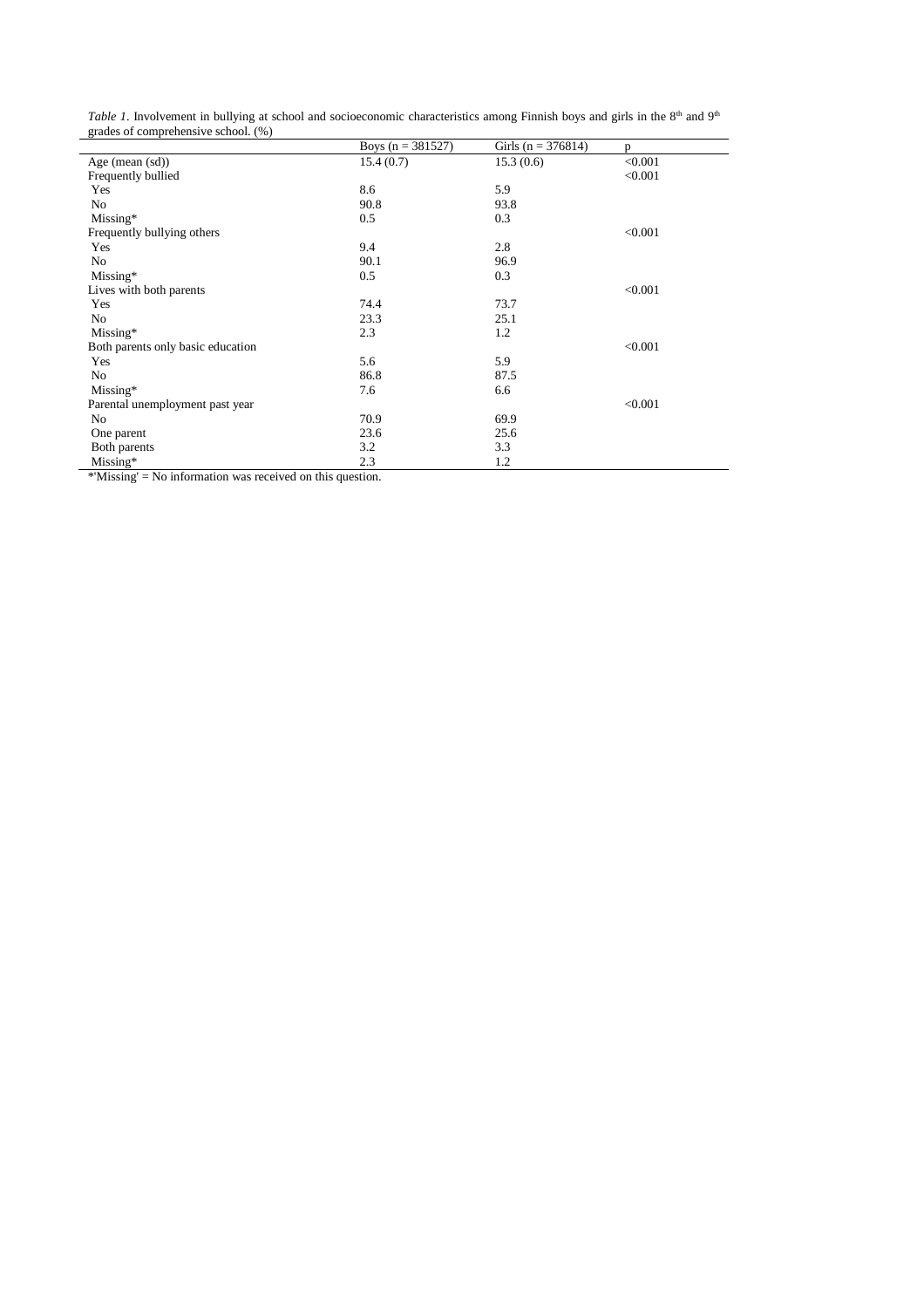*Table 2*. Involvement in bullying at school over time among Finnish boys and girls in the 8<sup>th</sup> and 9<sup>th</sup> grades of comprehensive school. (OR (95 %)

| $\text{CD}$ <sup>*</sup> |                |                |                |                |                |                |                |
|--------------------------|----------------|----------------|----------------|----------------|----------------|----------------|----------------|
|                          | 2002-2003      | 2004-2005      | 2006-2007      | 2008-2009      | 2010-2011      | 2012-2013      | 2014-2015      |
| <b>BOYS</b>              |                |                |                |                |                |                |                |
| Frequently               | $1.1(1.1-1.2)$ | $1.2(1.1-1.2)$ | $1.3(1.2-1.3)$ | $1.4(1.3-1.4)$ | $1.5(1.4-1.5)$ | $1.3(1.2-1.3)$ | $1.1(1.0-1.1)$ |
| bullied                  |                |                |                |                |                |                |                |
| Frequently               | $1.0(0.9-1.0)$ | $0.9(0.9-1.0)$ | $1.0(1.0-1.0)$ | $1.1(1.1-1.2)$ | $1.0(1.0-1.1)$ | $0.6(0.6-0.7)$ | $0.6(0.5-0.6)$ |
| bullying                 |                |                |                |                |                |                |                |
| others                   |                |                |                |                |                |                |                |
| <b>GIRLS</b>             |                |                |                |                |                |                |                |
| Frequently               | $1.0(0.9-1.1)$ | $1.0(1.0-1.1)$ | $1.1(1.0-1.2)$ | $1.1(1.1-1.2)$ | $1.3(1.2-1.4)$ | $1.3(1.2-1.4)$ | $1.2(1.1-1.3)$ |
| bullied                  |                |                |                |                |                |                |                |
| Frequently               | $1.0(1.0-1.1)$ | $1.0(1.0-1.1)$ | $1.1(1.1-1.2)$ | $1.4(1.3-1.5)$ | $1.4(1.3-1.5)$ | $0.7(0.7-0.8)$ | $0.5(0.5-0.6)$ |
| bullying                 |                |                |                |                |                |                |                |
| others                   |                |                |                |                |                |                |                |

\*Time period 2000–2001 used as a reference category.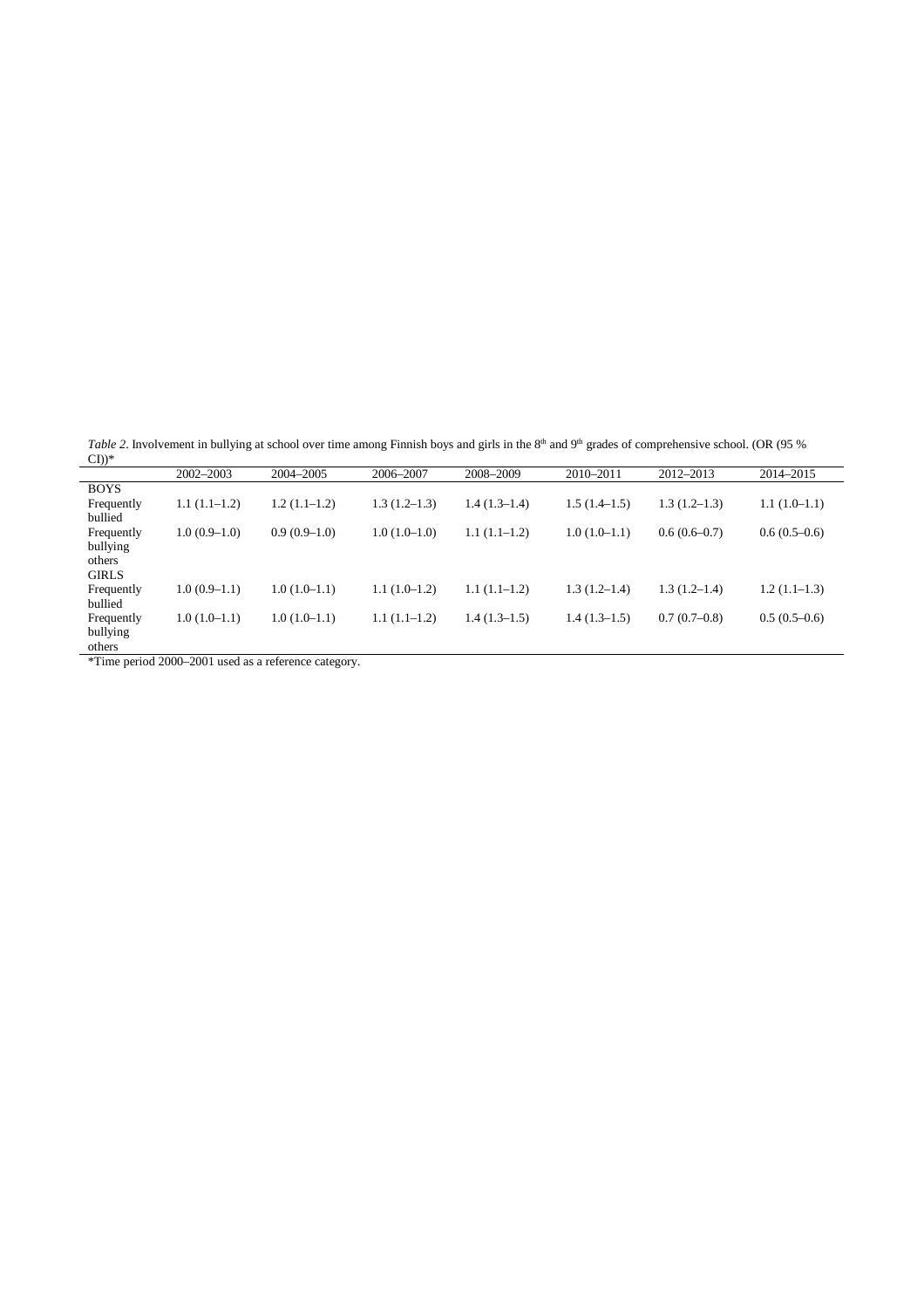|              | Table 3. Proportion of socioeconomic adversities over time among Finnish boys and girls in the $8th$ and $9th$ grades of comprehensive school. (%) |            |           |           |           |           |           |           |           |
|--------------|----------------------------------------------------------------------------------------------------------------------------------------------------|------------|-----------|-----------|-----------|-----------|-----------|-----------|-----------|
|              |                                                                                                                                                    | 2000-2001  | 2002-2003 | 2004-2005 | 2006-2007 | 2008-2009 | 2010-2011 | 2012-2013 | 2014-2015 |
| <b>BOYS</b>  |                                                                                                                                                    |            |           |           |           |           |           |           |           |
|              | Not living with                                                                                                                                    |            |           |           |           |           |           |           |           |
|              | both parents                                                                                                                                       |            |           |           |           |           |           |           |           |
|              | Yes                                                                                                                                                | 21.5       | 21.0      | 21.9      | 21.9      | 21.8      | 20.7      | 30.1      | 31.9      |
|              | N <sub>o</sub>                                                                                                                                     | 75.5       | 76.8      | 76.4      | 76.2      | 76.3      | 77.6      | 66.1      | 65.5      |
|              | Missing*                                                                                                                                           | 3.1        | 2.2       | 1.7       | 1.9       | 1.9       | 1.6       | 3.8       | 2.6       |
|              | Both<br>parents                                                                                                                                    |            |           |           |           |           |           |           |           |
|              | low education                                                                                                                                      |            |           |           |           |           |           |           |           |
|              | Yes                                                                                                                                                | $\ \, 8.0$ | 6.8       | 5.7       | 4.8       | 3.7       | 5.8       | 5.2       | 4.6       |
|              | No                                                                                                                                                 | 83.2       | 86.4      | 87.5      | 87.8      | 88.4      | 88.0      | 84.1      | 89.7      |
|              | Missing*                                                                                                                                           | 8.8        | 6.8       | 6.8       | 7.4       | 7.8       | 6.2       | 10.7      | 5.7       |
|              | Parental                                                                                                                                           |            |           |           |           |           |           |           |           |
|              | unemloyment                                                                                                                                        |            |           |           |           |           |           |           |           |
|              | N <sub>o</sub>                                                                                                                                     | 66.5       | 70.9      | 72.4      | 75.7      | 73.0      | 68.8      | 70.1      | 66.3      |
|              | One parent                                                                                                                                         | 26.4       | 23.4      | 22.7      | 19.6      | 22.0      | 26.1      | 24.1      | 26.8      |
|              | Both parents                                                                                                                                       | 3.9        | 3.2       | 2.9       | 2.6       | 3.0       | 3.6       | 3.2       | 3.9       |
|              | Missing*                                                                                                                                           | 3.1        | 2.5       | 2.0       | 2.1       | 2.0       | 1.6       | 2.6       | 3.0       |
| <b>GIRLS</b> |                                                                                                                                                    |            |           |           |           |           |           |           |           |
|              | Not living with                                                                                                                                    |            |           |           |           |           |           |           |           |
|              | both parents                                                                                                                                       |            |           |           |           |           |           |           |           |
|              | Yes                                                                                                                                                | 22.9       | 22.9      | 23.8      | 23.8      | 23.4      | 22.3      | 32.2      | 33.4      |
|              | N <sub>o</sub>                                                                                                                                     | 98.4       | 75.8      | 75.2      | 75.2      | 75.5      | 76.8      | 65.8      | 65.8      |
|              | Missing*                                                                                                                                           | 1.6        | 1.3       | 0.9       | 1.0       | 1.1       | 0.9       | 2.1       | 0.8       |
|              | Both<br>parents                                                                                                                                    |            |           |           |           |           |           |           |           |
|              | low education                                                                                                                                      |            |           |           |           |           |           |           |           |
|              | No                                                                                                                                                 | 8.6        | 6.9       | 5.9       | 5.1       | 3.9       | 7.1       | 5.3       | 3.9       |
|              | Yes                                                                                                                                                | 82.7       | 86.3      | 88.1      | 88.8      | 89.5      | 87.3      | 86.5      | 92.4      |
|              | Missing*                                                                                                                                           | 8.7        | 6.8       | 6.0       | 6.2       | 6.6       | 5.6       | 8.2       | 3.7       |
|              | Parental                                                                                                                                           |            |           |           |           |           |           |           |           |
|              | unemloyment                                                                                                                                        |            |           |           |           |           |           |           |           |
|              | N <sub>o</sub>                                                                                                                                     | 65.8       | 69.8      | 71.0      | 74.7      | 72.2      | 67.6      | 69.4      | 65.6      |
|              | One parent                                                                                                                                         | 28.3       | 25.4      | 24.9      | 21.7      | 23.8      | 27.7      | 26.1      | 29.3      |
|              | Both parents                                                                                                                                       | 4.3        | 3.3       | 3.0       | 2.5       | 2.8       | 3.7       | 3.2       | 3.9       |
|              | Missing*                                                                                                                                           | 1.6        | 1.4       | 1.1       | 1.1       | 1.1       | 0.9       | 1.3       | 1.2       |

\*'Missing' = No information was received on this question.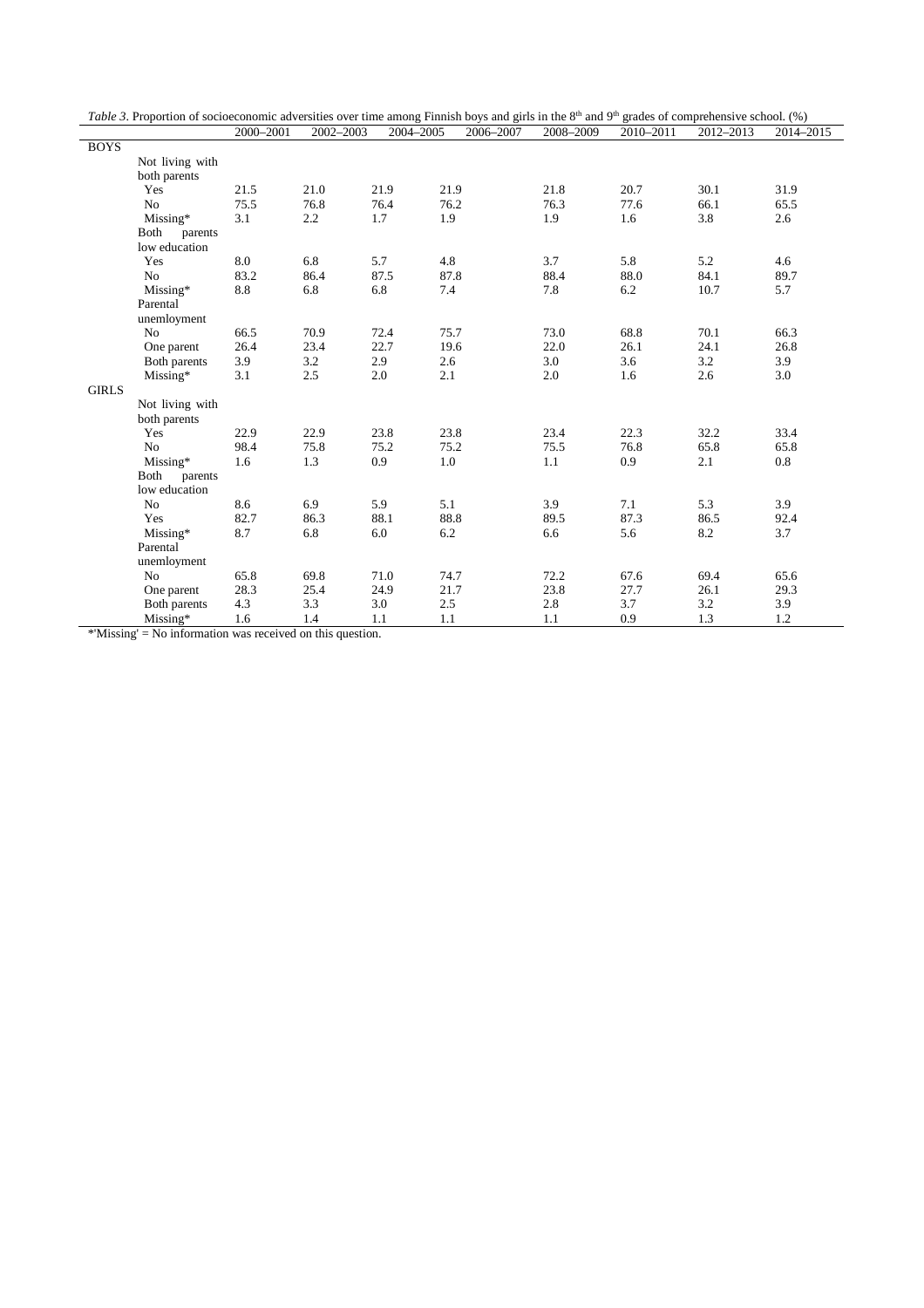*Table 4.* Involvement in bullying at school by socioeconomic adversities among Finnish boys and girls in the 8<sup>th</sup> and 9<sup>th</sup> grades of comprehensive school. (OR (95 % CI))

|                                                                            | Frequently bullied | Frequently bullying others |  |
|----------------------------------------------------------------------------|--------------------|----------------------------|--|
| <b>BOYS</b>                                                                |                    |                            |  |
| Family structure                                                           |                    |                            |  |
| Both parents                                                               | $ref*$             | $ref*$                     |  |
| Not living with both parents                                               | $1.4(1.3-1.4)$     | $1.5(1.5-1.6)$             |  |
| Both parents with low education                                            |                    |                            |  |
| No                                                                         | $ref*$             | $ref*$                     |  |
| Yes                                                                        | $1.6(1.5-1.7)$     | $1.7(1.6-1.8)$             |  |
| Parental unemployment                                                      |                    |                            |  |
| Neither parent                                                             | $ref*$             | $ref*$                     |  |
| One parent                                                                 | $1.3(1.3-1.3)$     | $1.3(1.2-1.3)$             |  |
| Both parents                                                               | $2.8(2.7-3.0)$     | $3.1(2.9-3.2)$             |  |
| <b>GIRLS</b>                                                               |                    |                            |  |
| Family structure                                                           |                    |                            |  |
| Both parents                                                               | $ref*$             | $ref*$                     |  |
| Not living with both parents                                               | $1.5(1.4-1.5)$     | $1.7(1.7-1.8)$             |  |
| Both parents with low education                                            |                    |                            |  |
| No                                                                         | $ref*$             | $ref*$                     |  |
| Yes                                                                        | $1.6(1.5-1.7)$     | $1.8(1.7-2.0)$             |  |
| Parental unemployment                                                      |                    |                            |  |
| Neither parent                                                             | $ref*$             | $ref*$                     |  |
| One parent                                                                 | $1.4(1.4-1.5)$     | $1.4(1.3-1.5)$             |  |
| Both parents<br>$*D_{\alpha}f = \alpha f_{\alpha}$ and $\alpha f_{\alpha}$ | $2.6(2.4-2.7)$     | $3.4(3.2 - 3.7)$           |  |

\*'Ref' = reference category.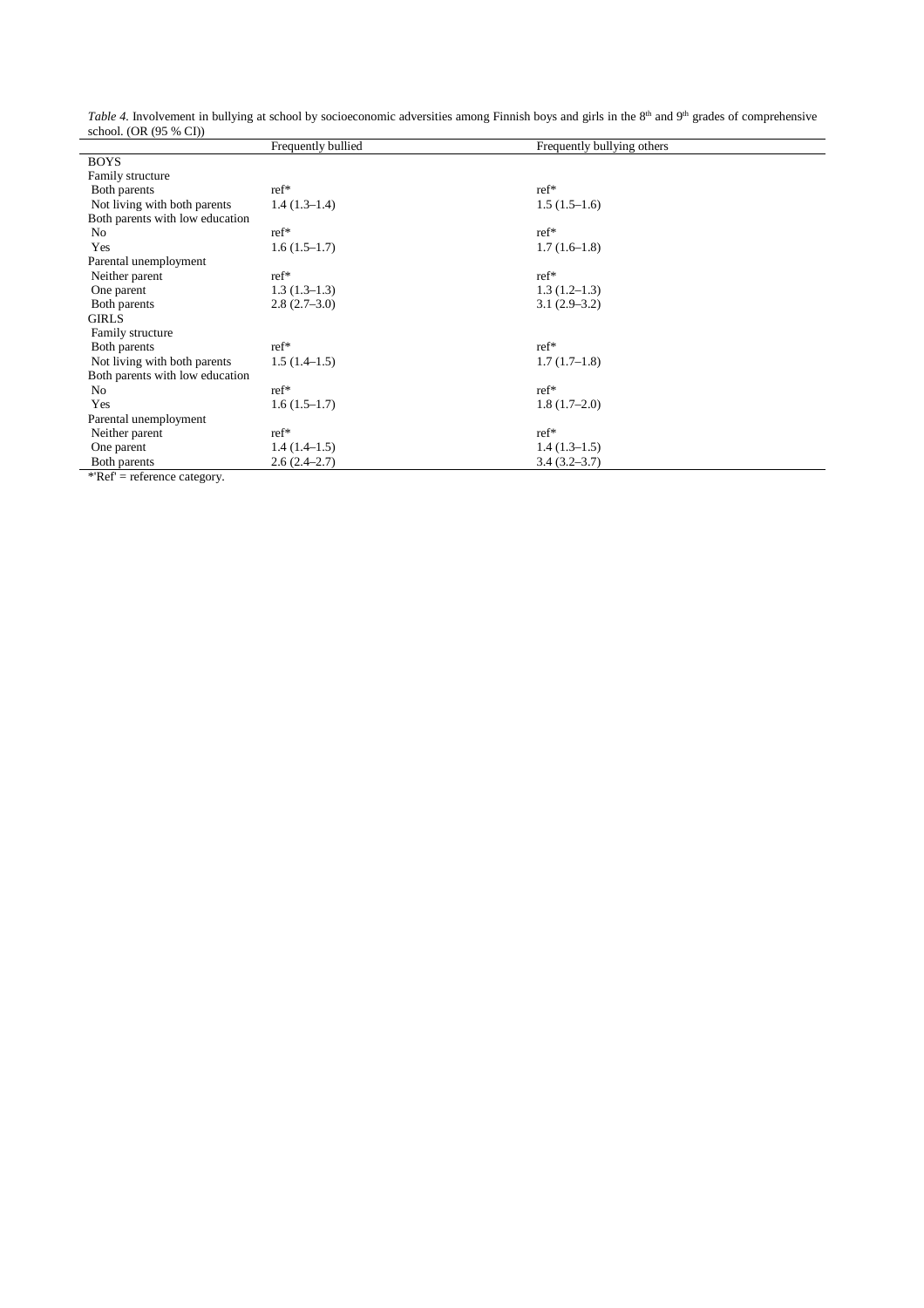|                                              |                | 2000-2001         | 2002-2003         | 2004-2005                         | 2006-2007       | 2008-2009       | 2010-2011         | 2012-2013          | 2014-2015         |
|----------------------------------------------|----------------|-------------------|-------------------|-----------------------------------|-----------------|-----------------|-------------------|--------------------|-------------------|
| <b>BOYS</b>                                  |                |                   |                   |                                   |                 |                 |                   |                    |                   |
| Number of<br>sociodemographic<br>adversities |                |                   |                   |                                   |                 |                 |                   |                    |                   |
|                                              |                | $1.3(1.2-1.4)$    | $1.2(1.1-1.3)$    | $1.2(1.2-1.3)$                    | $1.3(1.2-1.4)$  | $1.3(1.2-1.3)$  | $1.3(1.2-1.4)$    | $1.3(1.2-1.4)$     | $1.5(1.3-1.7)$    |
|                                              | 2              | $1.5(1.3-1.7)$    | $1.5(1.4-1.7)$    | $1.6(1.4-1.7)$                    | $1.8(1.7-2.0)$  | $1.8(1.6-2.0)$  | $1.7(1.5-1.8)$    | $1.6(1.5-1.8)$     | $2.1(1.9-2.5)$    |
|                                              | 3              | $2.9(2.4-3.4)$    | $2.0(1.6-2.4)$    | $2.5(2.1-3.0)$                    | $3.5(2.9-4.2)$  | $2.5(2.1-3.1)$  | $2.5(2.1-3.0)$    | $2.5(2.0-3.0)$     | $4.8(3.8-6.1)$    |
|                                              | $\overline{4}$ | $7.6(5.1 - 11.3)$ | $7.4(5.2 - 10.7)$ | $8.9(6.2 - 12.9)$                 | $8.6(6.1-12.3)$ | $8.4(6.0-11.8)$ | $9.9(7.3-13.4)$   | $12.1(9.2 - 15.8)$ | $18.1(13.5-24.3)$ |
| <b>GIRLS</b>                                 |                |                   |                   |                                   |                 |                 |                   |                    |                   |
| Number of<br>sociodemographic<br>adversities |                |                   |                   |                                   |                 |                 |                   |                    |                   |
|                                              |                | $1.3(1.2-1.4)$    | $1.5(1.4-1.7)$    | $1.4(1.3-1.5)$                    | $1.5(1.4-1.7)$  | $1.4(1.3-1.5)$  | $1.3(1.2-1.5)$    | $1.4(1.2-1.5)$     | $1.3(1.1-1.4)$    |
|                                              | 2              | $1.7(1.5-1.9)$    | $1.7(1.5-1.9)$    | $1.7(1.6-2.0)$                    | $2.0(1.8-2.2)$  | $1.8(1.6-2.0)$  | $1.7(1.6-1.9)$    | $2.0(1.8-2.2)$     | $1.9(1.6-2.3)$    |
|                                              | 3              | $2.1(1.7-2.7)$    | $2.9(2.4-3.6)$    | $2.7(2.2 - 3.4)$                  | $3.0(2.4-3.7)$  | $2.3(1.8-2.9)$  | $2.6(2.1-3.1)$    | $2.6(2.1-3.2)$     | $2.1(1.5-2.8)$    |
|                                              | 4              | $4.1(2.3-7.5)$    | $4.1(2.3-7.3)$    | $10.2(6.5-16.0)$ 9.9 $(6.4-15.2)$ |                 | $9.9(6.6-14.9)$ | $15.1(11-1-20.7)$ | $9.2(6.6-12.8)$    | $19.3(12.6-29.5)$ |

*Table 5*. Being frequently bullied over time by cumulative socioeconomic adversity among Finnish boys and girls in the 8<sup>th</sup> and 9<sup>th</sup> grades of comprehensive school. (OR (95%  $CD)$ \* \*\*  $\mathbb{R}^2$ 

\*Socioeconomic adversities: low parental education, not living with both parents and parental unemployment in the past year (one or both parents).

\*\*Adolescents in the same time period living with both parents, with at least one parent with higher than basic education and both parents employed used as a reference category.